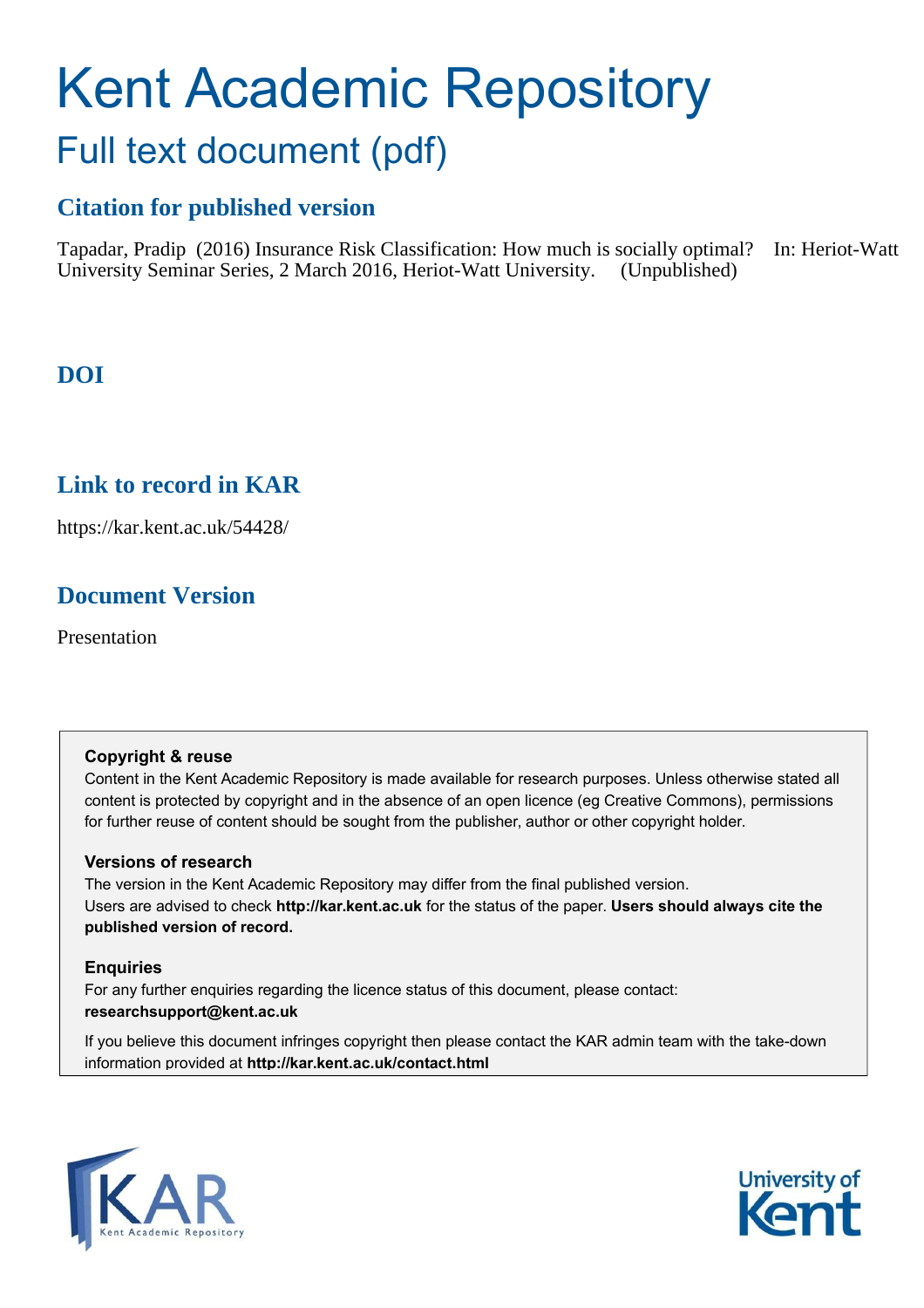<span id="page-1-0"></span>Insurance Risk Classification How much is socially optimal?

Pradip Tapadar

University of Kent, Canterbury, CT2 7NF, UK P.Tapadar@kent.ac.uk

Heriot-Watt University, March 2016

 $QQ$ 

イロト イ押 トイヨ トイヨ トー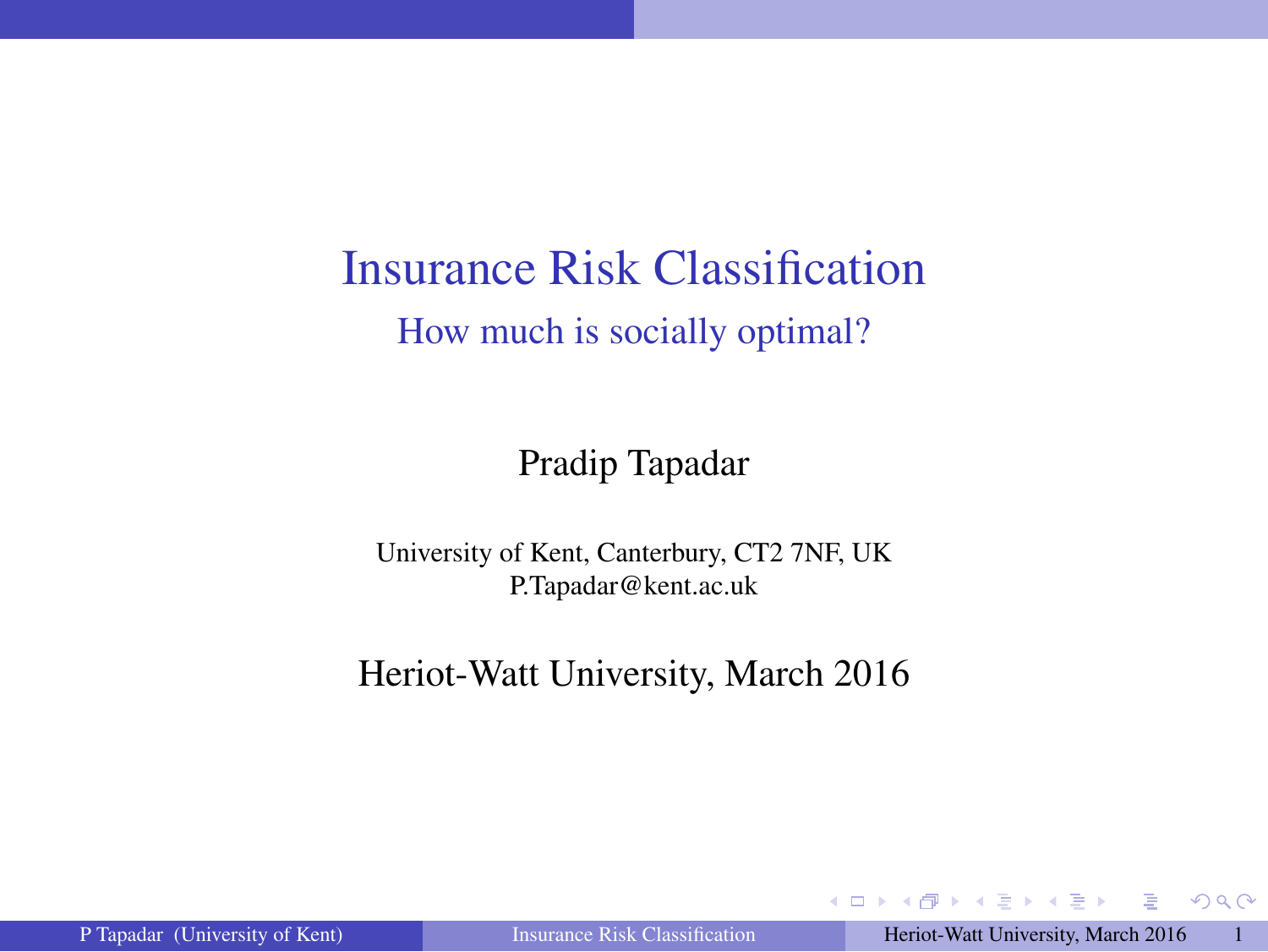# <span id="page-2-0"></span>**Contents**

# **[Introduction](#page-1-0)**

- [Why do people buy insurance?](#page-5-0)
- [What drives demand for insurance?](#page-11-0)
- 4 [How much of population losses is compensated by insurance?](#page-17-0)
- [Which regime is most beneficial to society?](#page-26-0)

#### **[Conclusions](#page-28-0)**

 $\Omega$ 

 $\mathbb{R}^d \times \mathbb{R}^d \times \mathbb{R}^d \times \mathbb{R}^d \times \mathbb{R}^d$ 

4. 0. 3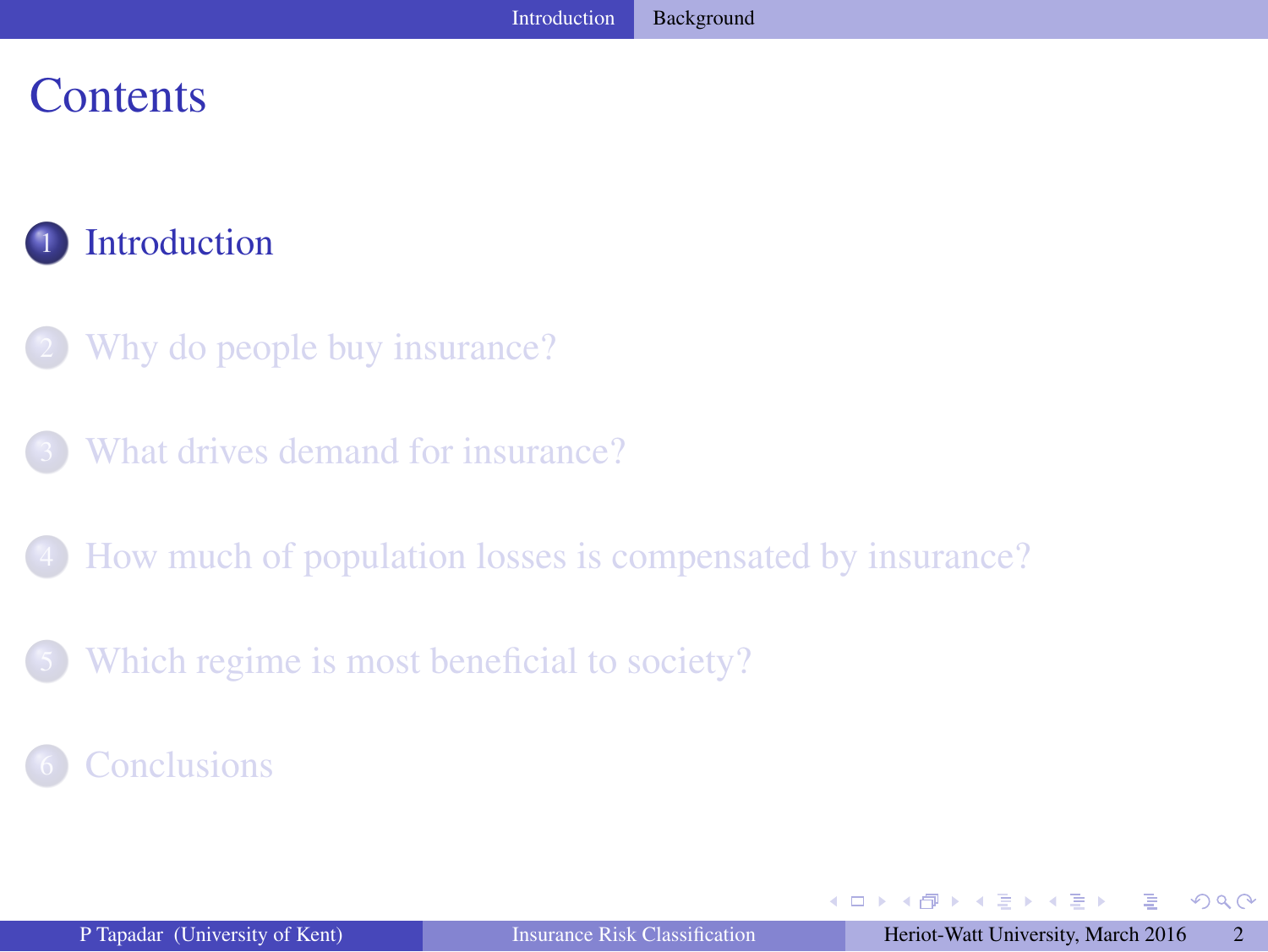# <span id="page-3-0"></span>**Background**

## Adverse selection:

If insurers cannot charge risk-differentiated premiums, then:

- higher risks buy more insurance, lower risks buy less insurance,
- raising the **pooled** price of insurance,
- lowering the demand for insurance,

usually portrayed as a bad outcome, both for insurers and for society.

# In practice:

Policymakers often see merit in restricting insurance risk classification

- EU ban on using gender in insurance underwriting.
- Moratoria on the use of genetic test results in underwriting.

# Question:

How can we reconcile theory with practice?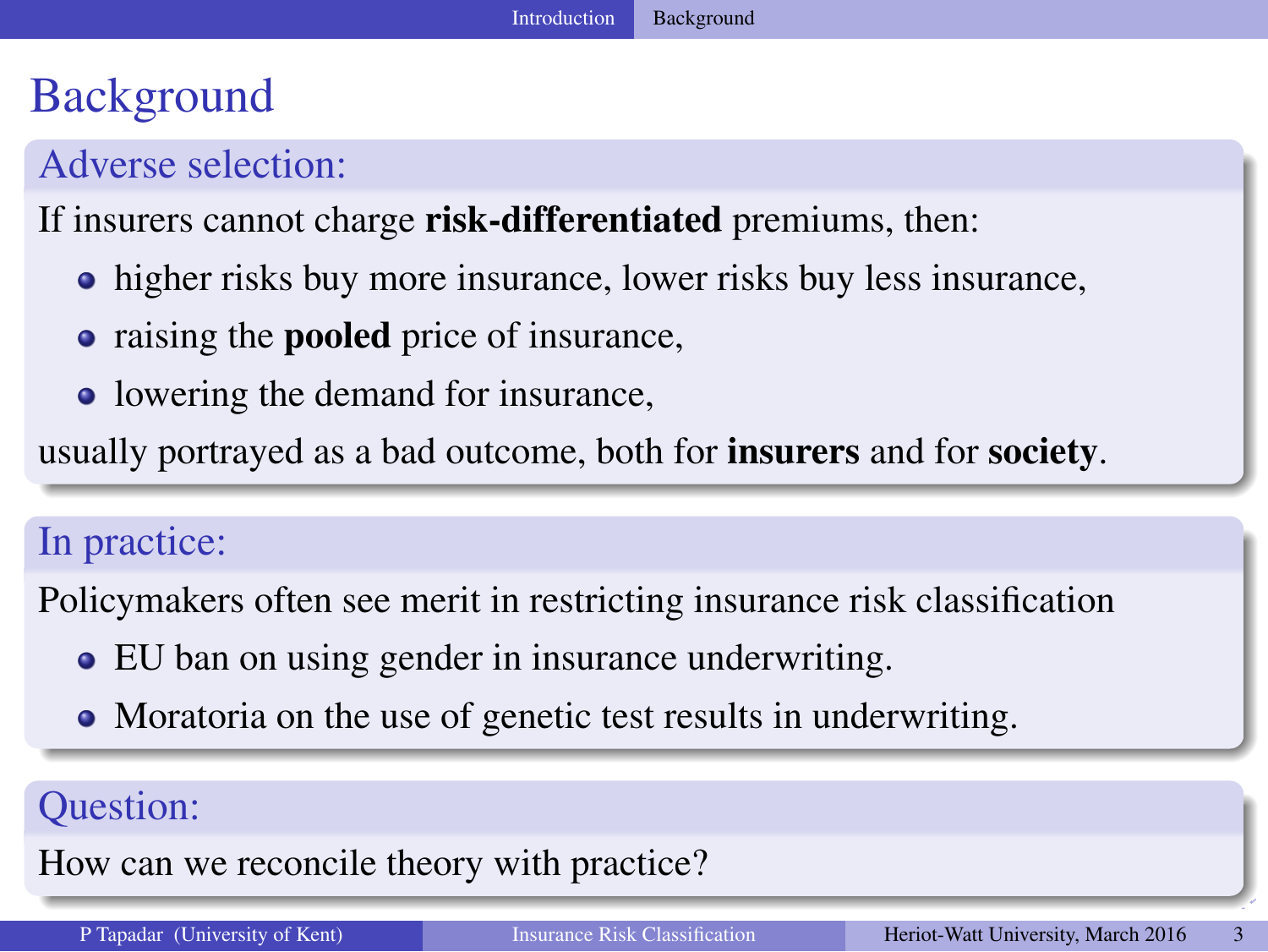# <span id="page-4-0"></span>Motivating example

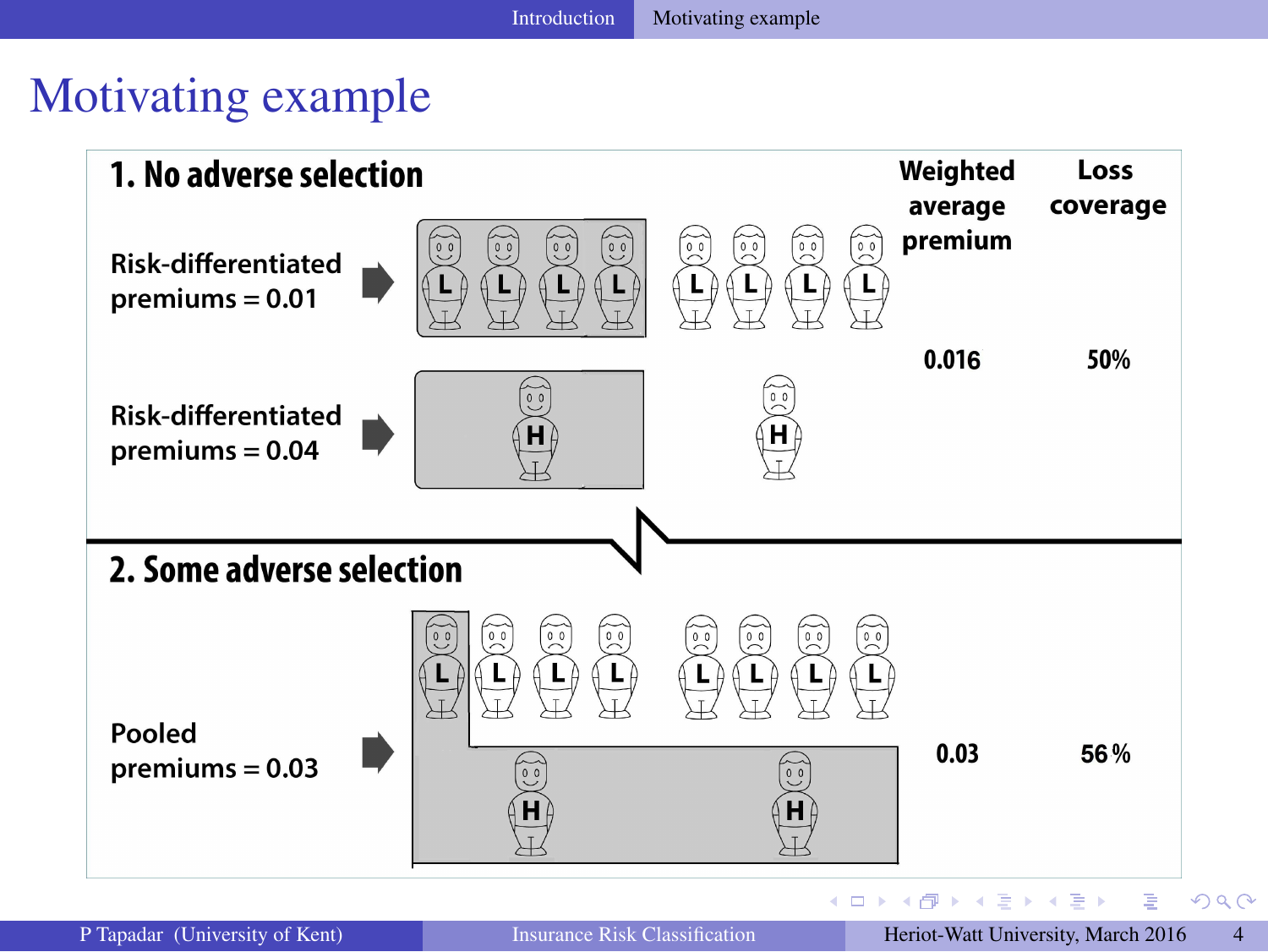# <span id="page-5-0"></span>Agenda

## We ask:

- Why do people buy insurance?
- What drives demand for insurance?
- How much of population losses is compensated by insurance (with and without risk classification)?
- Which regime is most beneficial to society?

# Definition (Loss coverage)

Expected population losses compensated by insurance.

#### We find:

Social welfare is maximised by maximising loss coverage.

 $\Omega$ 

→ 何 ▶ → ヨ ▶ → ヨ ▶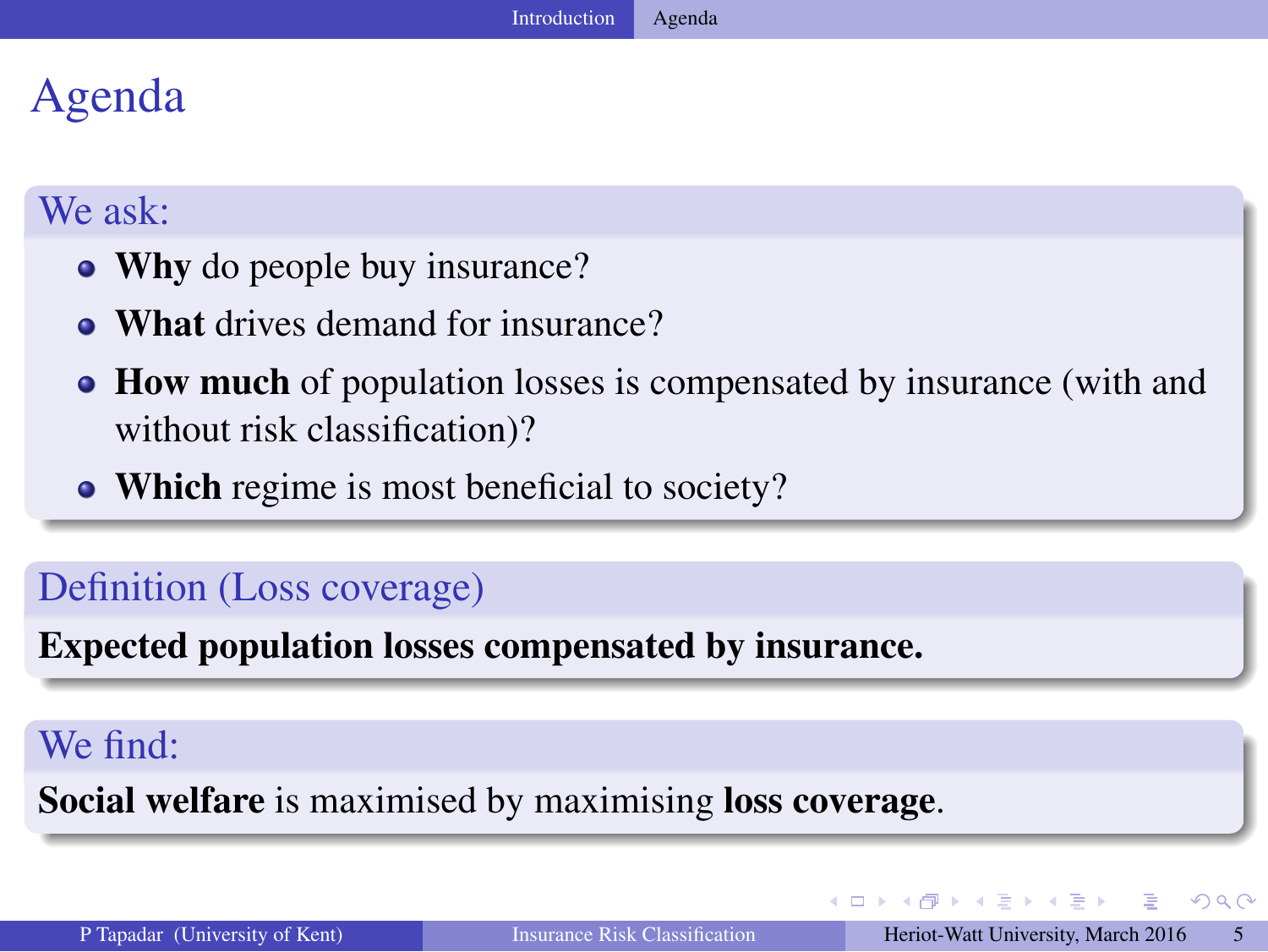# <span id="page-6-0"></span>**Contents**



- 2 [Why do people buy insurance?](#page-5-0)
	- [What drives demand for insurance?](#page-11-0)
- 4 [How much of population losses is compensated by insurance?](#page-17-0)
- [Which regime is most beneficial to society?](#page-26-0)

#### **[Conclusions](#page-28-0)**

 $\Omega$ 

**ADA 4 B A 4 B A** 

4 0 8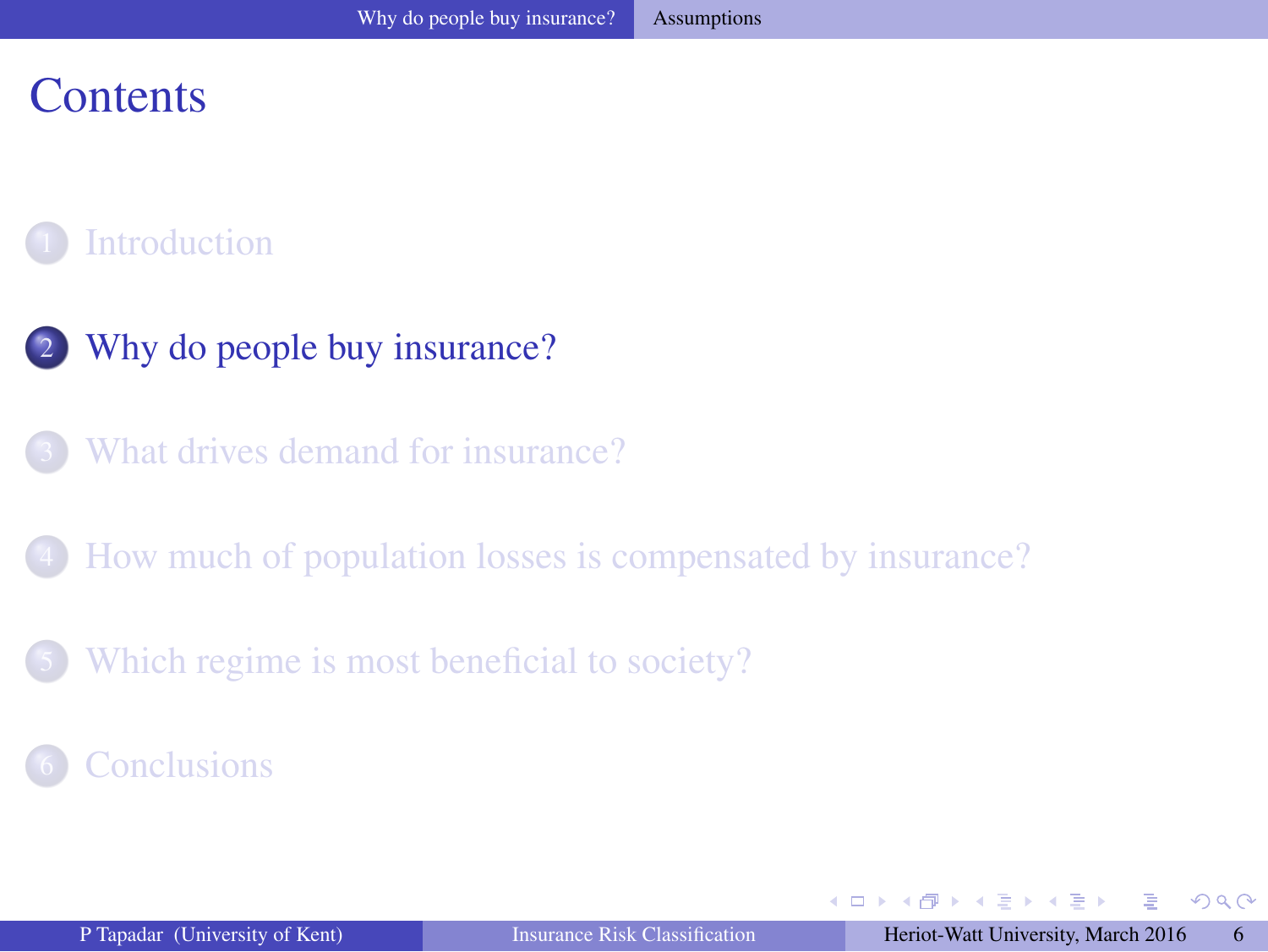# <span id="page-7-0"></span>Why do people buy insurance?

# Assumptions

#### Consider an individual with

- an initial wealth *W*,
- exposed to the risk of loss *L*,
- with probability  $\mu$ ,
- utility of wealth  $U(w)$ , with  $U'(w) > 0$  and  $U''(w) < 0$ ,
- an opportunity to insure at premium rate  $\pi$ .

 $\Omega$ 

 $\lambda$  =  $\lambda$ 

4 D F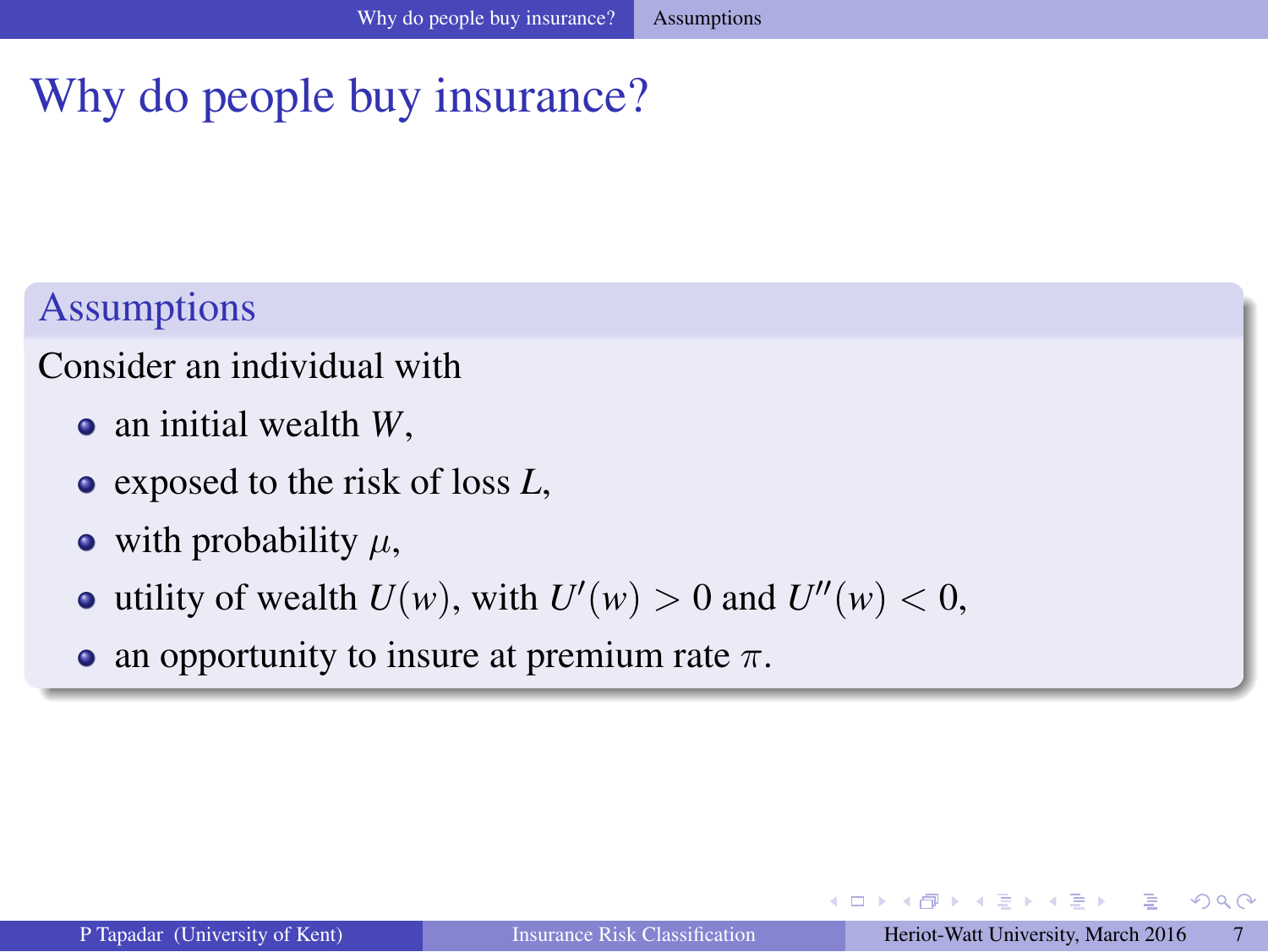# <span id="page-8-0"></span>Utility of wealth



 $299$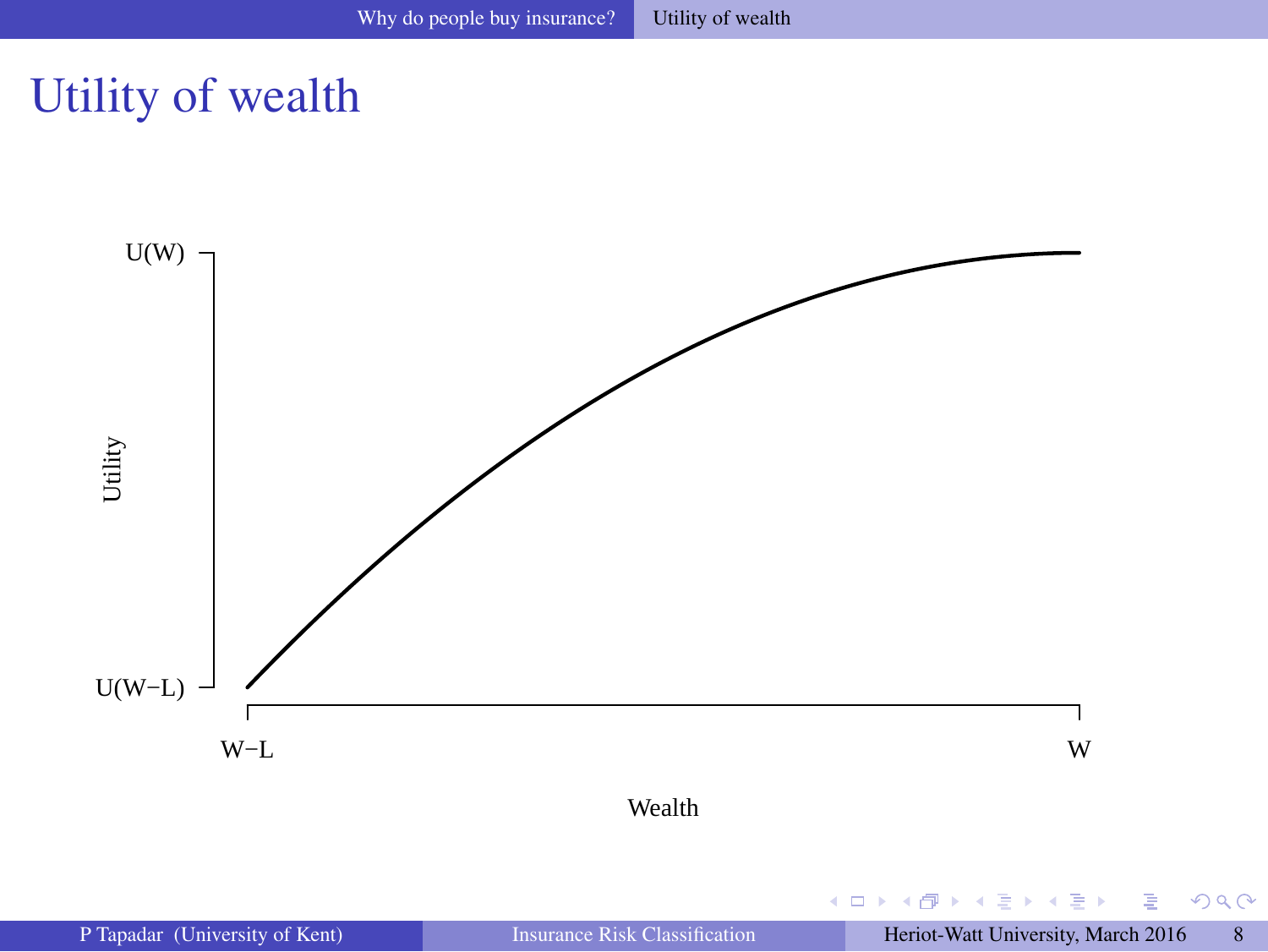# <span id="page-9-0"></span>Expected utility: Without insurance



押 トスミ トスミン

4 0 8  $\mathcal{A}$   $299$ 

∍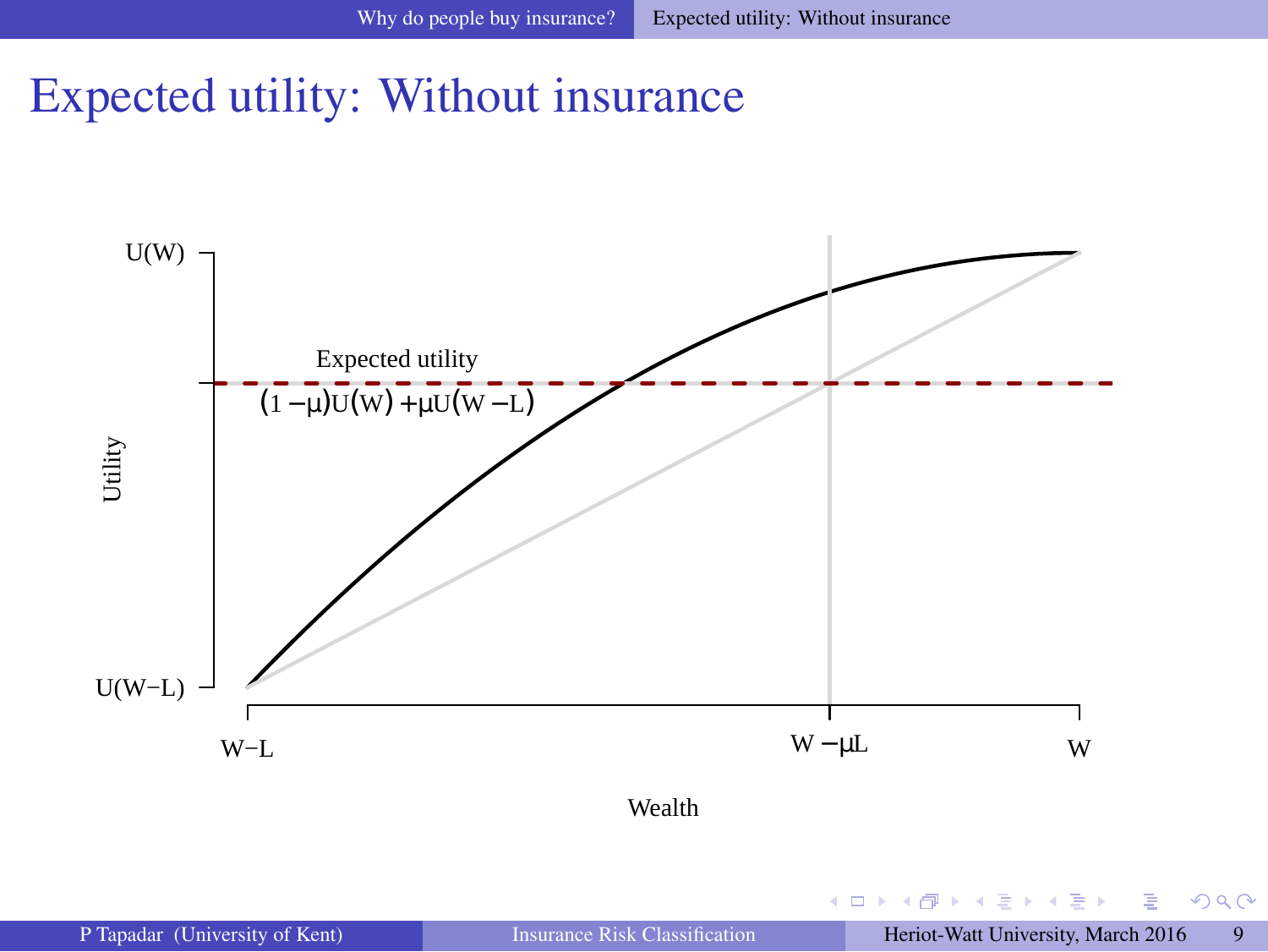# <span id="page-10-0"></span>Expected utility: Insured at fair actuarial premium



4. 0. 3

A

 $299$ 

∍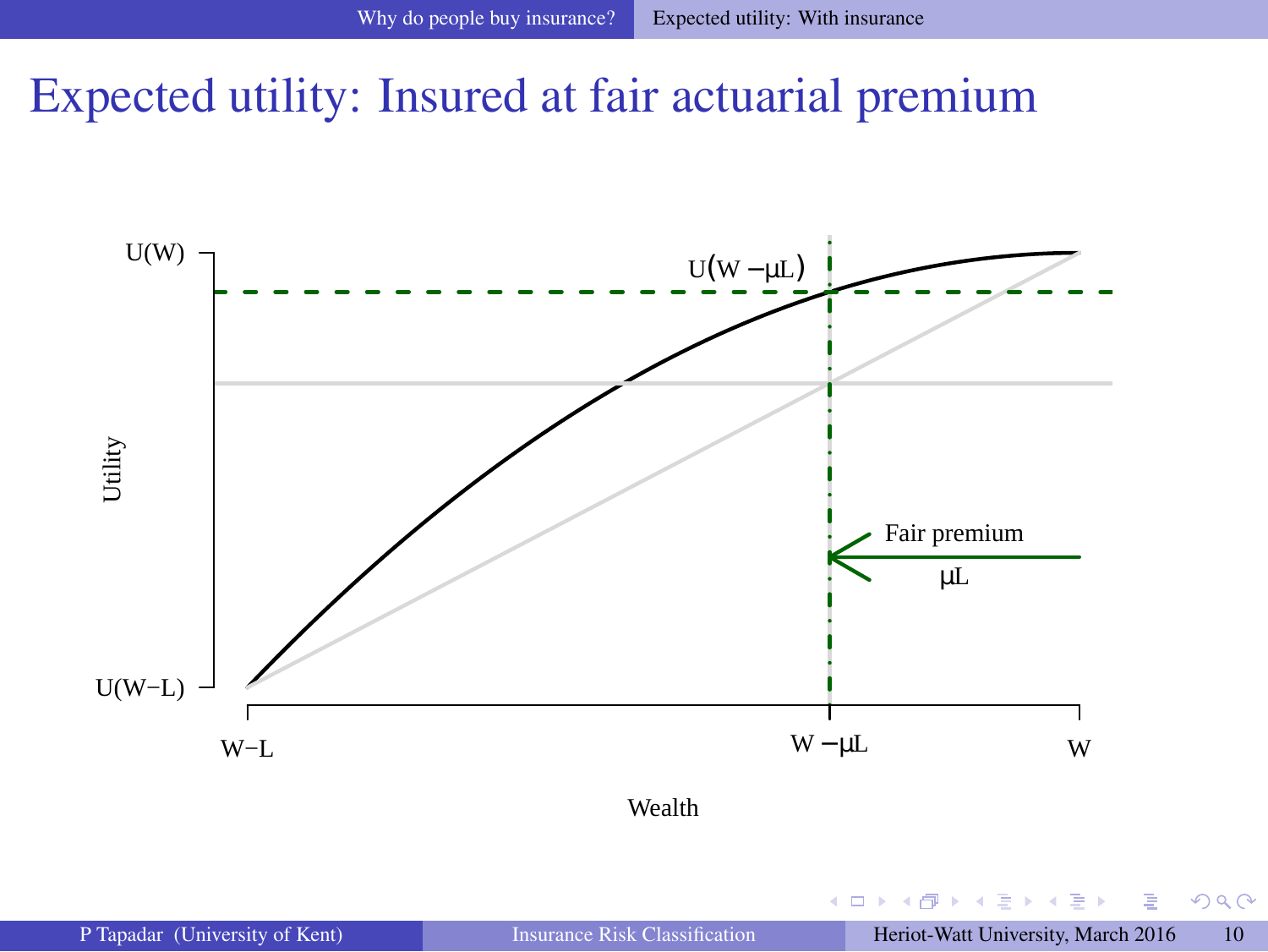# <span id="page-11-0"></span>Maximum premium tolerated: π*<sup>c</sup>*



Wealth

 $299$ 

∍

 $\left\{ \begin{array}{ccc} 1 & 0 & 0 \\ 0 & 1 & 0 \end{array} \right.$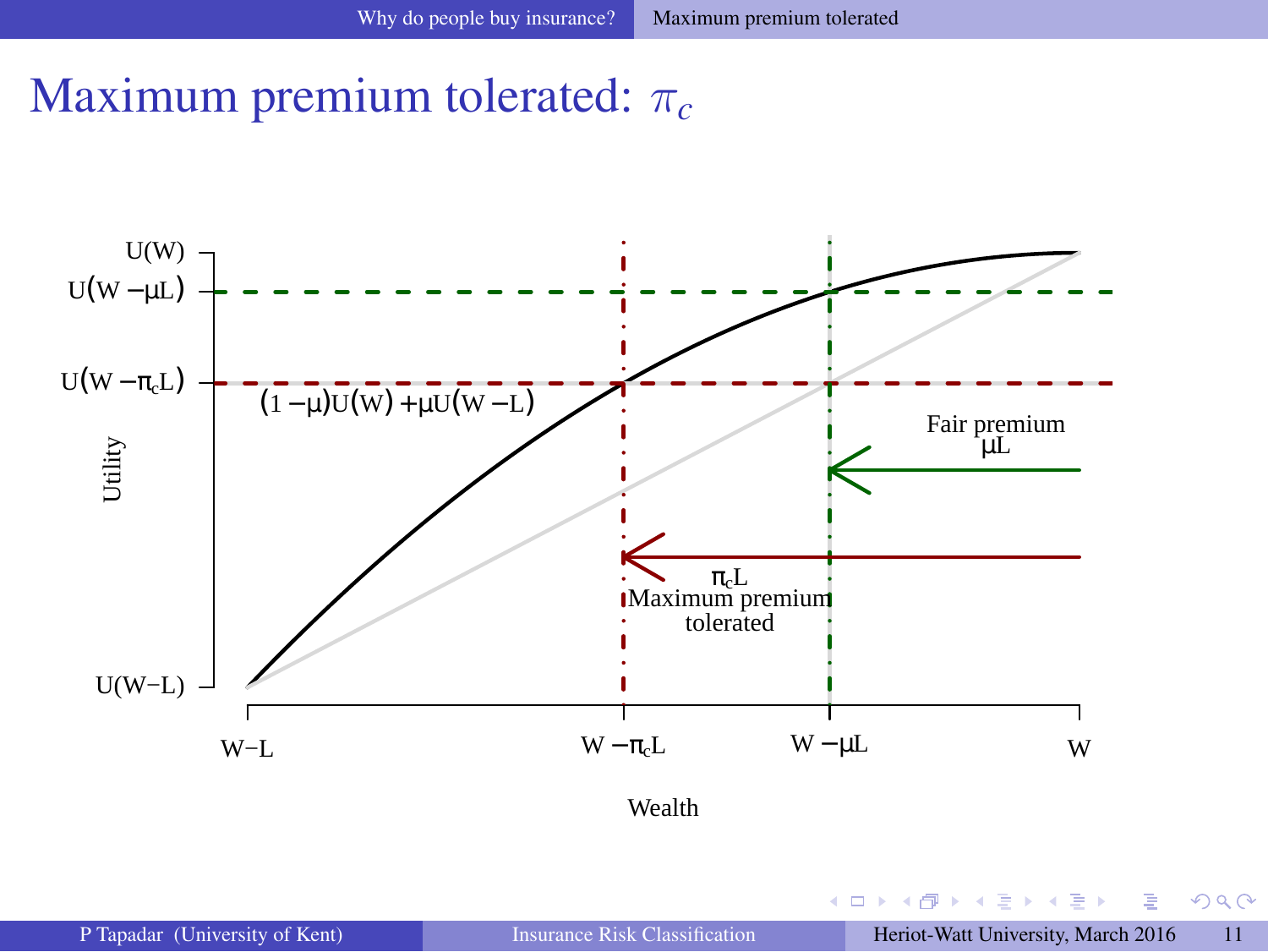# <span id="page-12-0"></span>**Contents**

# **[Introduction](#page-1-0)**

- [Why do people buy insurance?](#page-5-0)
- 3 [What drives demand for insurance?](#page-11-0)
- 4 [How much of population losses is compensated by insurance?](#page-17-0)
- [Which regime is most beneficial to society?](#page-26-0)

#### **[Conclusions](#page-28-0)**

 $\Omega$ 

 $A \cap \overline{B} \rightarrow A \Rightarrow A \Rightarrow A \Rightarrow B$ 

4 0 8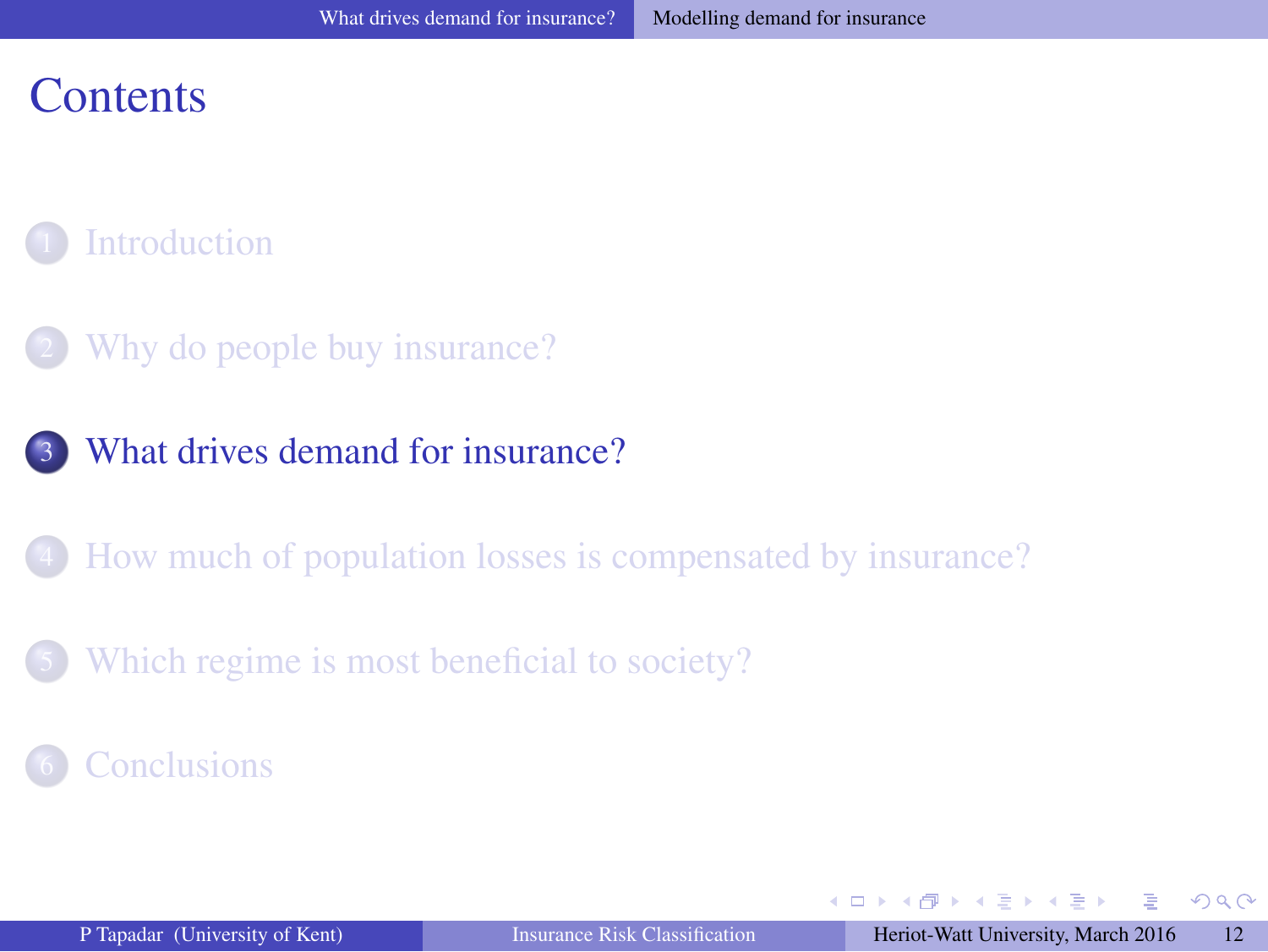# <span id="page-13-0"></span>Modelling demand for insurance

# Simplest model:

If everybody has exactly the same *W*, *L*,  $\mu$  and  $U(\cdot)$ , then:

- All will buy insurance if  $\pi < \pi_c$ .
- None will buy insurance if  $\pi > \pi_c$ .

Reality: Not all will buy insurance even at fair premium. Why?

# Heterogeneity:

- Individuals are **homogeneous** in terms of underlying risk.
- But they can be **heterogeneous** in terms of **risk-aversion**.

# Source of Randomness:

An individual's utility function:  $U_{\gamma}(w)$ , where parameter  $\gamma$  is drawn from random variable  $\Gamma$  with distribution function  $F_{\Gamma}(\gamma)$ .

 $QQ$ 

 $(1)$   $(1)$   $(1)$   $(1)$   $(1)$   $(1)$   $(1)$   $(1)$   $(1)$   $(1)$   $(1)$   $(1)$   $(1)$   $(1)$   $(1)$   $(1)$   $(1)$   $(1)$   $(1)$   $(1)$   $(1)$   $(1)$   $(1)$   $(1)$   $(1)$   $(1)$   $(1)$   $(1)$   $(1)$   $(1)$   $(1)$   $(1)$   $(1)$   $(1)$   $(1)$   $(1)$   $(1)$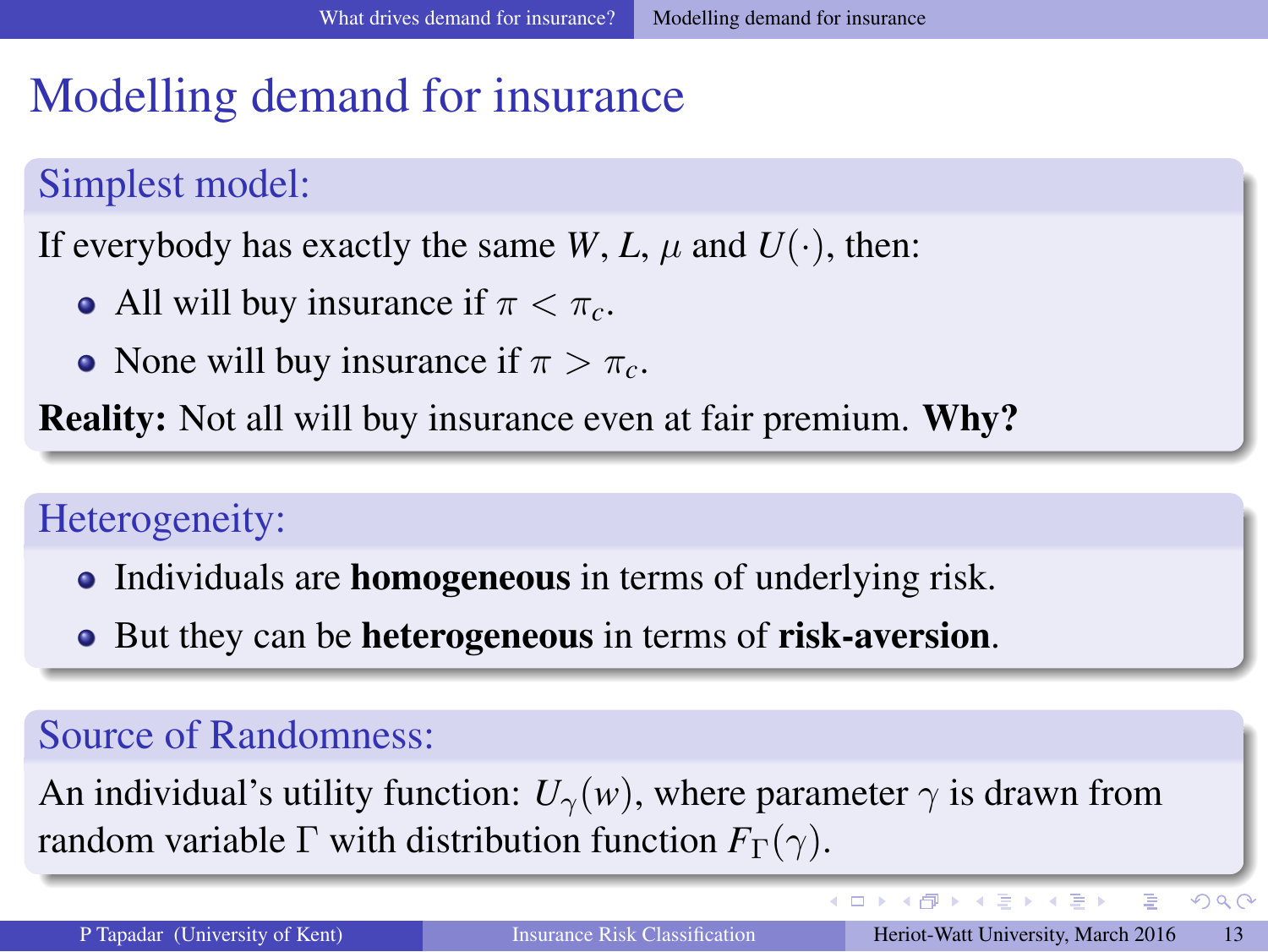# <span id="page-14-0"></span>Demand is a survival function

#### Standardisation

As certainty equivalent is invariant to positive affine transformations, we assume  $U_\gamma(W) = 1$  and  $U_\gamma(W - L) = 0$  for all  $\gamma$ .

#### Condition for buying insurance:

Given a premium  $\pi$ , an individual will buy insurance if:

$$
\underbrace{U_{\gamma}(W-\pi L)}_{\text{With insurance}} > \underbrace{(1-\mu) U_{\gamma}(W) + \mu U_{\gamma}(W-L)}_{\text{Without insurance}} = (1-\mu).
$$

#### Demand as a survival function:

Given a premium  $\pi$ , insurance demand,  $d(\pi)$ , is the survival function:

$$
d(\pi) = P[U_{\Gamma}(W - \pi L) > 1 - \mu].
$$

 $QQ$ 

∍

イロト イタト イモト イモト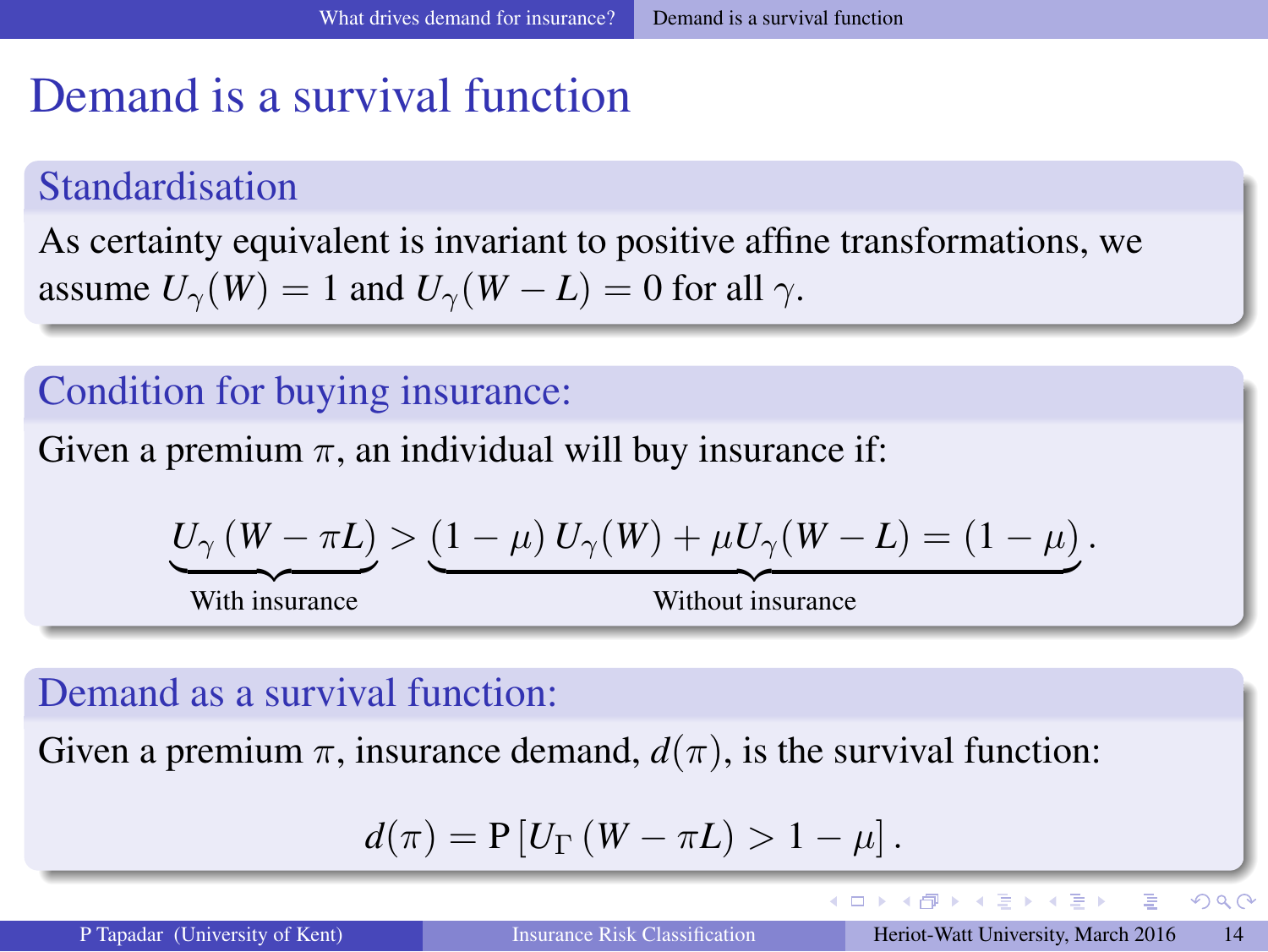# <span id="page-15-0"></span>Demand is a survival function



٠.

4. 0. 3

 $299$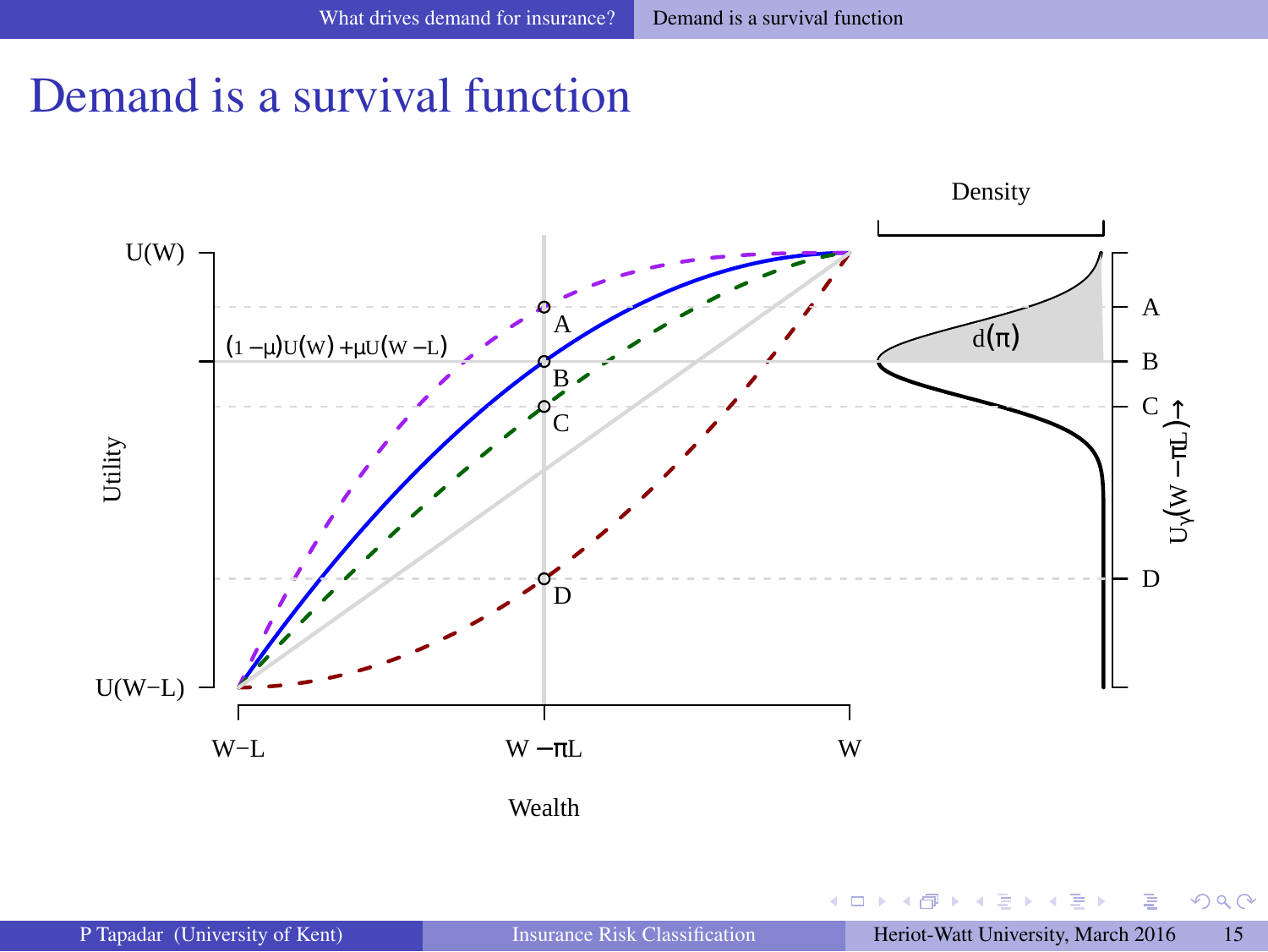<span id="page-16-0"></span>Illustrative example:  $W = L = 1$  and  $U_{\gamma}(w) = w^{\gamma}$ :

$$
F_{\Gamma}(\gamma) = \mathbf{P}[\Gamma \le \gamma] = \begin{cases} 0 & \text{if } \gamma < 0 \\ \tau \gamma^{\lambda} & \text{if } 0 \le \gamma \le (1/\tau)^{1/\lambda} \\ 1 & \text{if } \gamma > (1/\tau)^{1/\lambda}, \end{cases}
$$



P Tapadar (University of Kent) **[Insurance Risk Classification](#page-0-0)** Heriot-Watt University, March 2016 16

 $299$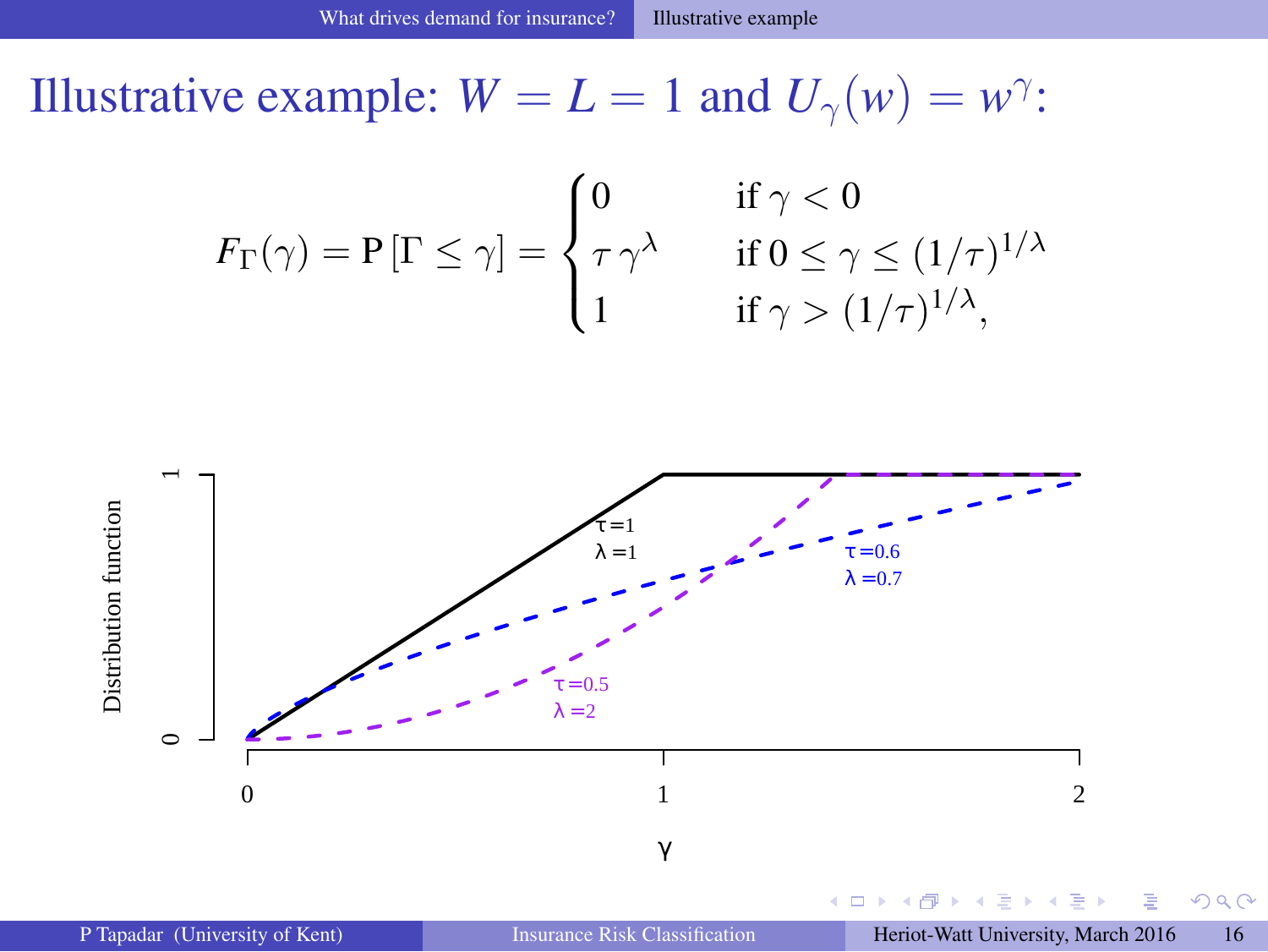<span id="page-17-0"></span>Illustrative example:  $W = L = 1$  and  $U_{\gamma}(w) = w^{\gamma}$ :

$$
d(\pi) = \mathbf{P}[U_{\Gamma} (W - \pi L) > 1 - \mu] \approx \tau \left(\frac{\mu}{\pi}\right)^{\lambda}
$$

$$
|\partial d(\pi)|
$$

$$
\Rightarrow \epsilon(\pi) = \left| \frac{\frac{\partial a(\pi)}{\partial \pi}}{\frac{\partial \pi}{\pi}} \right| = \lambda \quad \text{(constant elasticity} \Rightarrow \text{Iso-elastic demand)}.
$$

#### **Iso−elastic demand for insurance**



4 D F

 $QQ$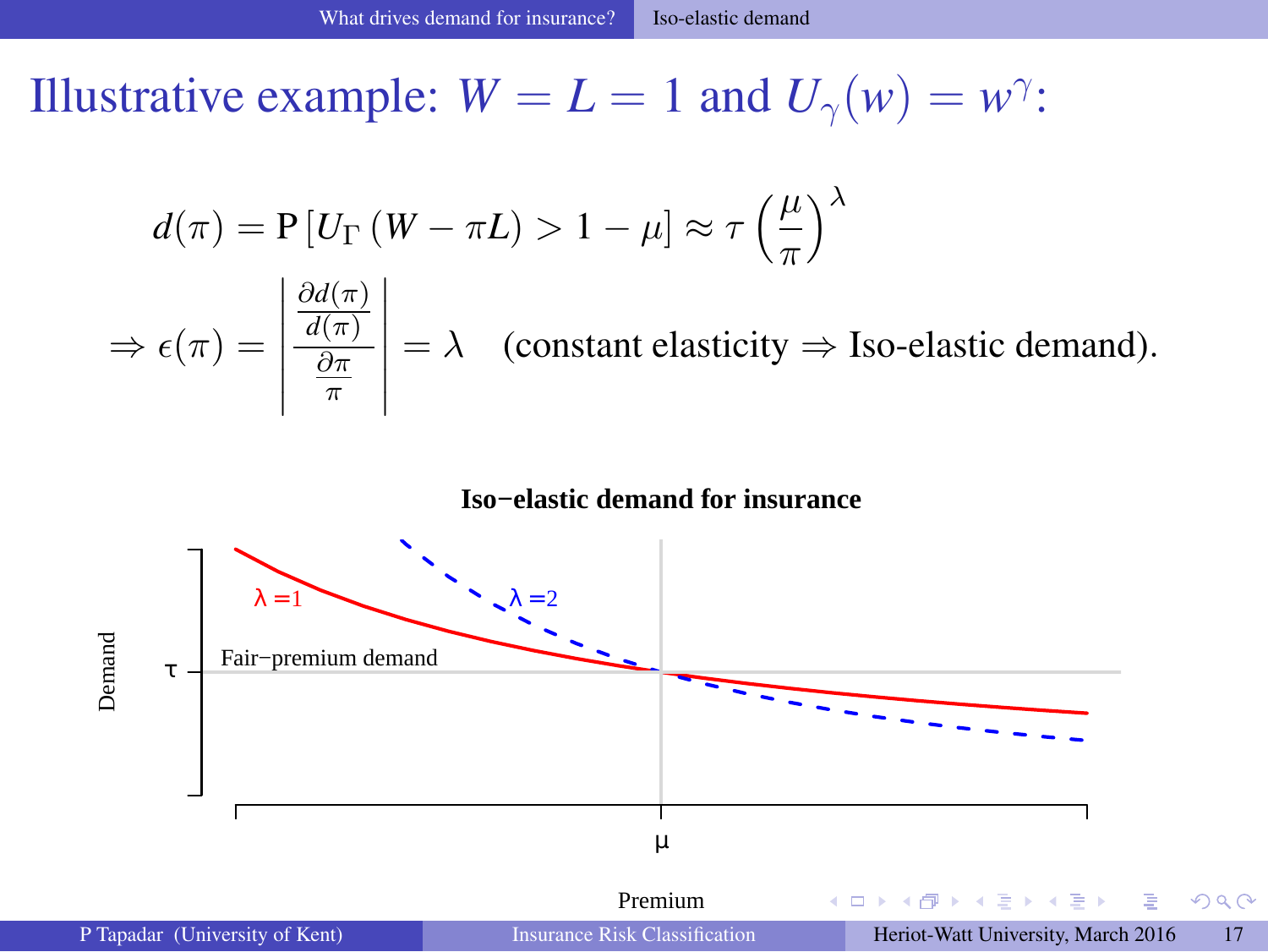# <span id="page-18-0"></span>**Contents**

# **[Introduction](#page-1-0)**

- [Why do people buy insurance?](#page-5-0)
- [What drives demand for insurance?](#page-11-0)

#### 4 [How much of population losses is compensated by insurance?](#page-17-0)

[Which regime is most beneficial to society?](#page-26-0)

#### **[Conclusions](#page-28-0)**

 $\Omega$ 

 $A \cap \overline{B} \rightarrow A \Rightarrow A \Rightarrow A \Rightarrow B$ 

4 0 8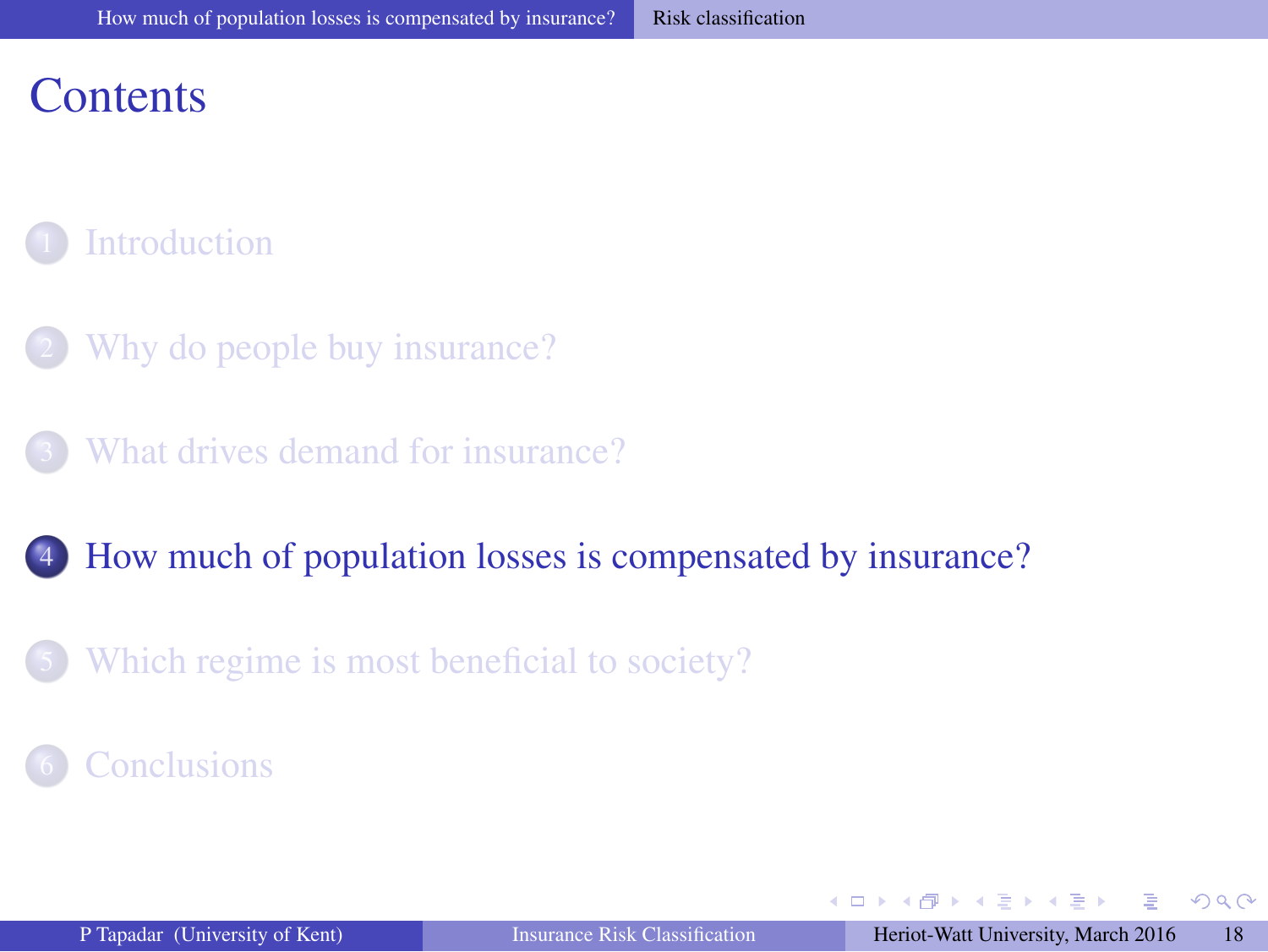# <span id="page-19-0"></span>Risk classification

Assume all have same  $W = L = 1$  and constant demand elasticity  $\lambda$ .

# Risk-groups

Suppose the population can be divided into 2 risk-groups, with:

- risk of losses:  $\mu_1 < \mu_2$ ;
- population proportions:  $p_1$  and  $p_2$ ;
- fair premium demand:  $d_1(\mu_1) = \tau_1$  and  $d_2(\mu_2) = \tau_2$ , i.e.

$$
d_i(\pi) = \tau_i \left(\frac{\pi}{\mu_i}\right)^{-\lambda}, \quad i = 1, 2;
$$

**•** premiums offered:  $\pi_1$  and  $\pi_2$  (note that  $\pi_1 = \pi_2$  is allowed).

 $\Omega$ 

 $\mathbf{A} \equiv \mathbf{A} + \mathbf{A} \mathbf{B} + \mathbf{A} \equiv \mathbf{A} + \mathbf{A} \equiv \mathbf{A}$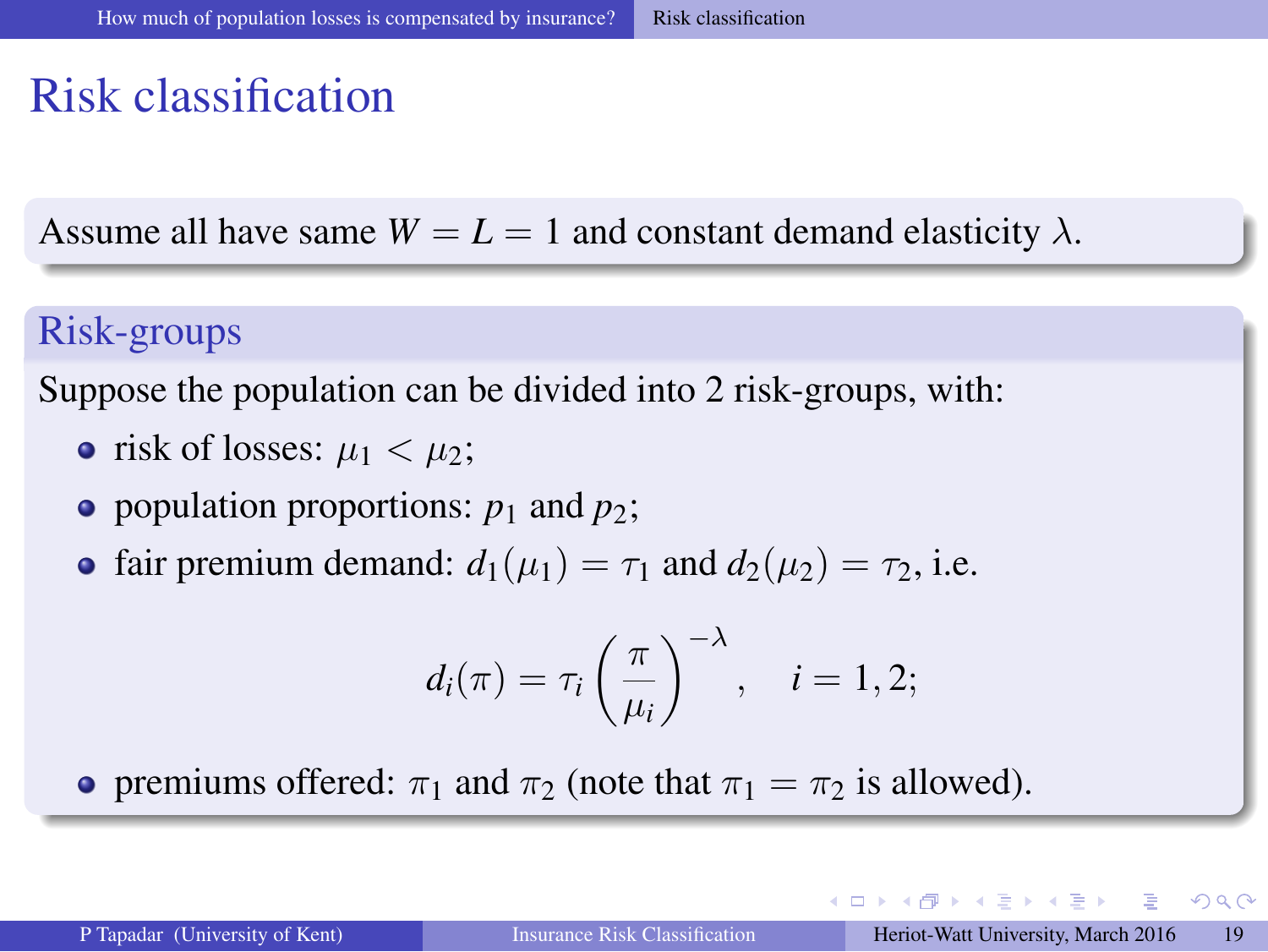# <span id="page-20-0"></span>Equilibrium

# For a randomly chosen individual:

Define random variables:

- $Q = I$  [Individual is insured];  $X = I$  [Individual incurs a loss];
- $\Pi$  = Premium offered to the individual.

# Equilibrium

Expected Premium:

Expected Claim:

 $Equilibrium:$ 

$$
E[Q\Pi] = \sum_{i} p_i d_i(\pi_i) \pi_i.
$$
  

$$
E[QX] = \sum_{i} p_i d_i(\pi_i) \mu_i.
$$
  

$$
E[Q\Pi] = E[QX].
$$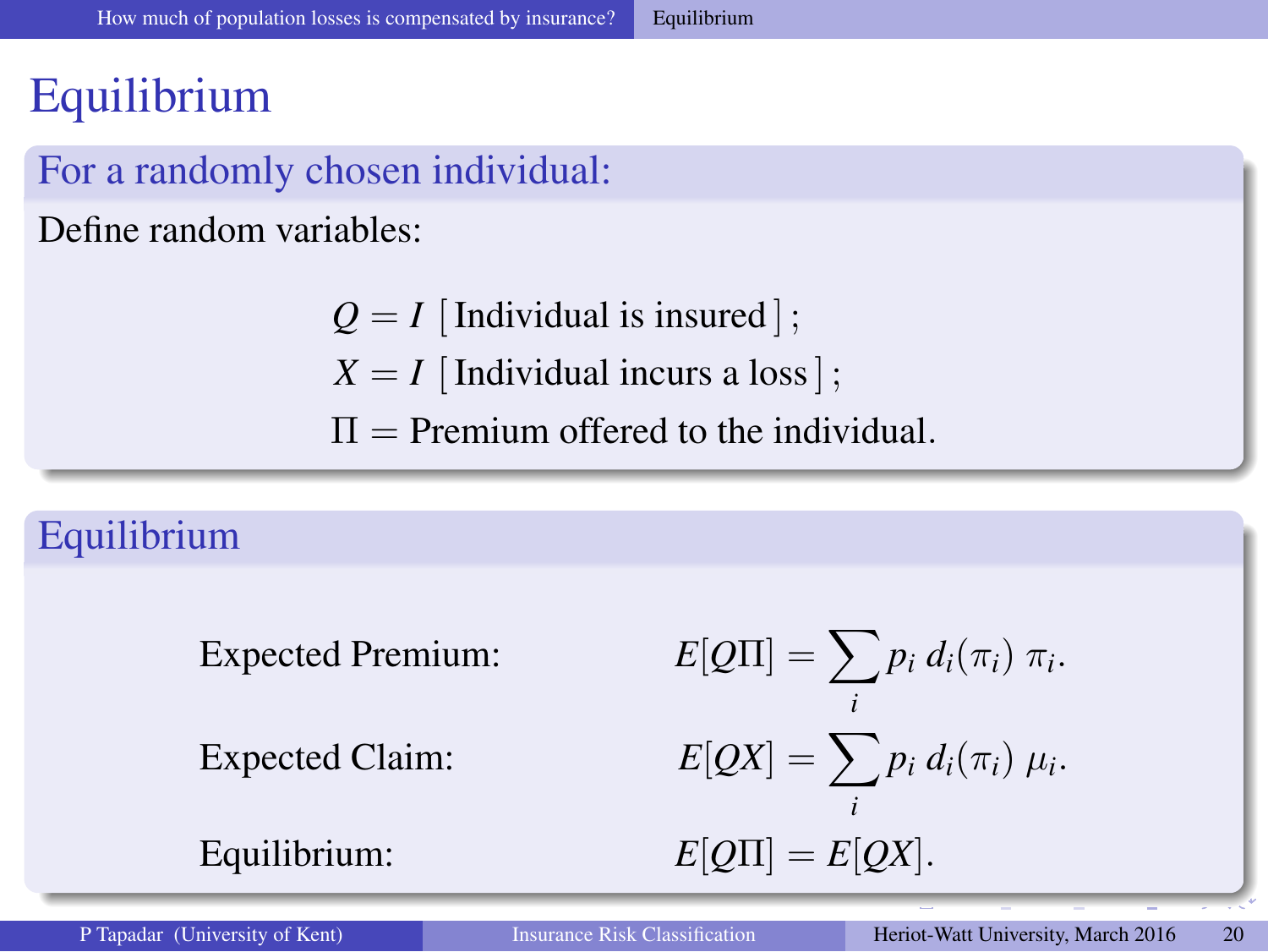# <span id="page-21-0"></span>Case 1: Risk-differentiated premium

# Observations:

If risk-differentiated premiums are allowed,

- One possible equilibrium is achieved when  $\pi_i = \mu_i$ .
- No losses for insurers.
- No (actuarial/economic) adverse selection.

Loss coverage (Population losses compensated by insurance): Loss coverage:  $E[QX] = \sum_i p_i d_i(\mu_i) \mu_i = \sum_i p_i \tau_i \mu_i$ .

 $209$ 

イロト イ押 トイヨ トイヨト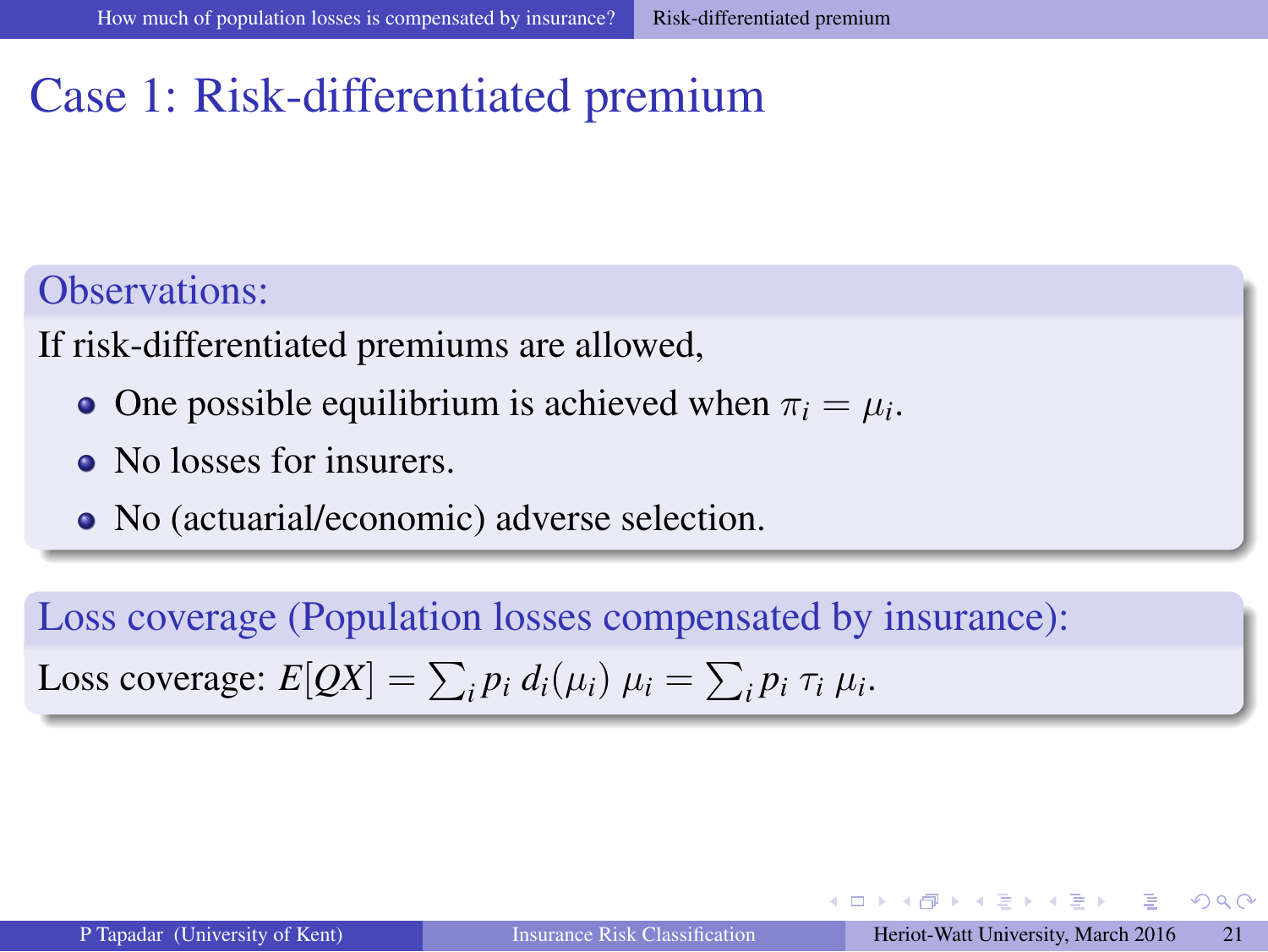# <span id="page-22-0"></span>Case 2: Pooled premium

## Equilibrium:

If only a pooled premium  $\pi_1 = \pi_2 = \pi_0$  is allowed,

$$
E[Q\Pi] = \sum_{i} p_i d_i(\pi_0) \pi_0;
$$
  
\n
$$
E[QX] = \sum_{i} p_i d_i(\pi_0) \mu_i;
$$
  
\n
$$
E[Q\Pi] = E[QX] \Rightarrow \pi_0 = \frac{\alpha_1 \mu_1^{\lambda+1} + \alpha_2 \mu_2^{\lambda+1}}{\alpha_1 \mu_1^{\lambda} + \alpha_2 \mu_2^{\lambda}}, \text{ where } \alpha_i = \frac{\tau_i p_i}{\tau_1 p_1 + \tau_2 p_2}.
$$

#### Observation:

No losses for insurers!  $\Rightarrow$  No (actuarial) adverse selection.

イロト イ押 トイヨ トイヨト

 $QQ$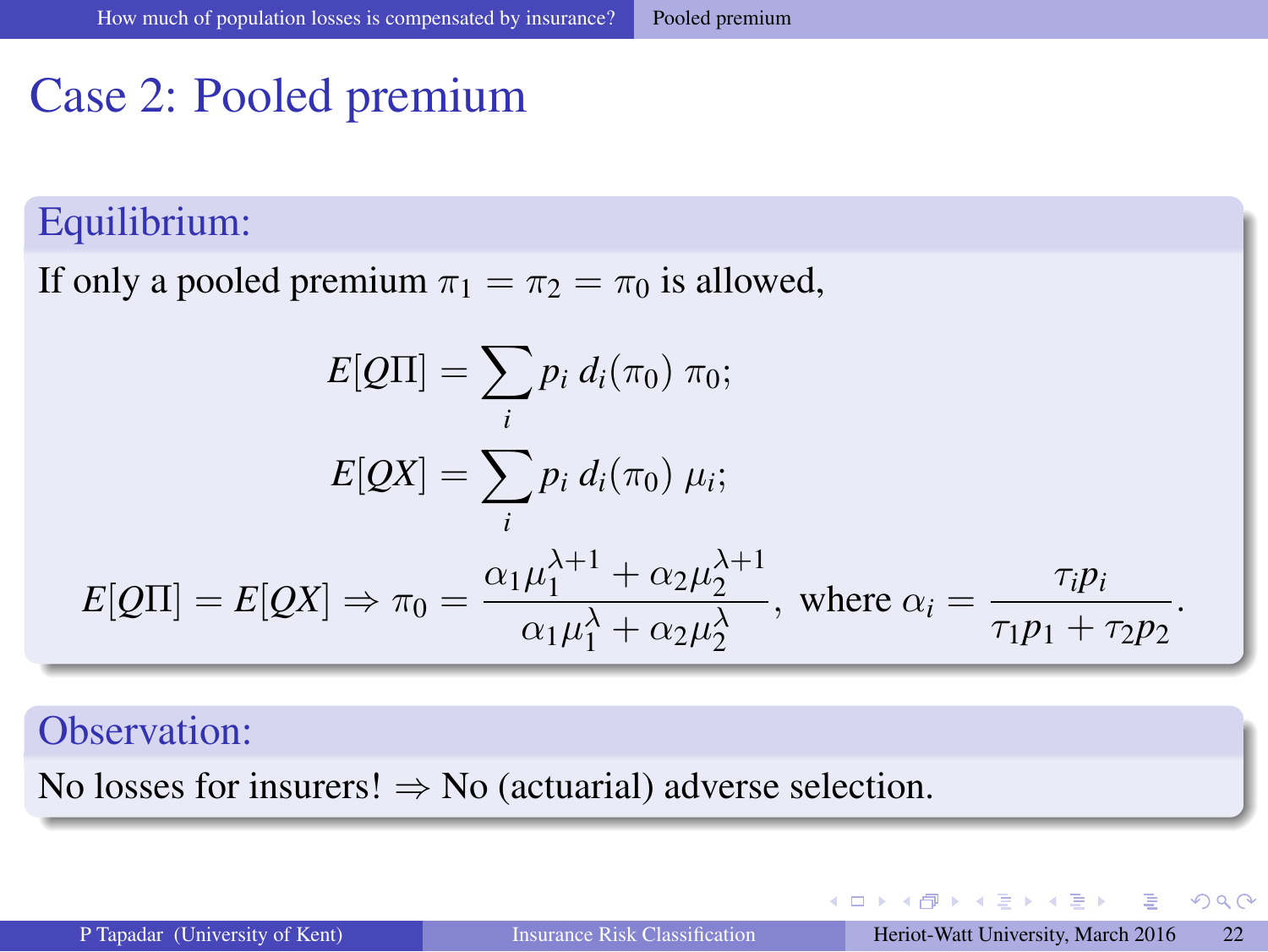# <span id="page-23-0"></span>Case 2: Pooled premium



#### Observation:

Pooled equilibrium is greater than average premium charged under full risk [c](#page-21-0)lassifica[ti](#page-23-0)[o](#page-24-0)[n](#page-16-0):  $\pi_0 > \alpha_1 \mu_1 + \alpha_2 \mu_2 \Rightarrow$  (Economic) a[dv](#page-21-0)[ers](#page-23-0)[e](#page-20-0) [s](#page-22-0)[el](#page-23-0)ection[.](#page-17-0)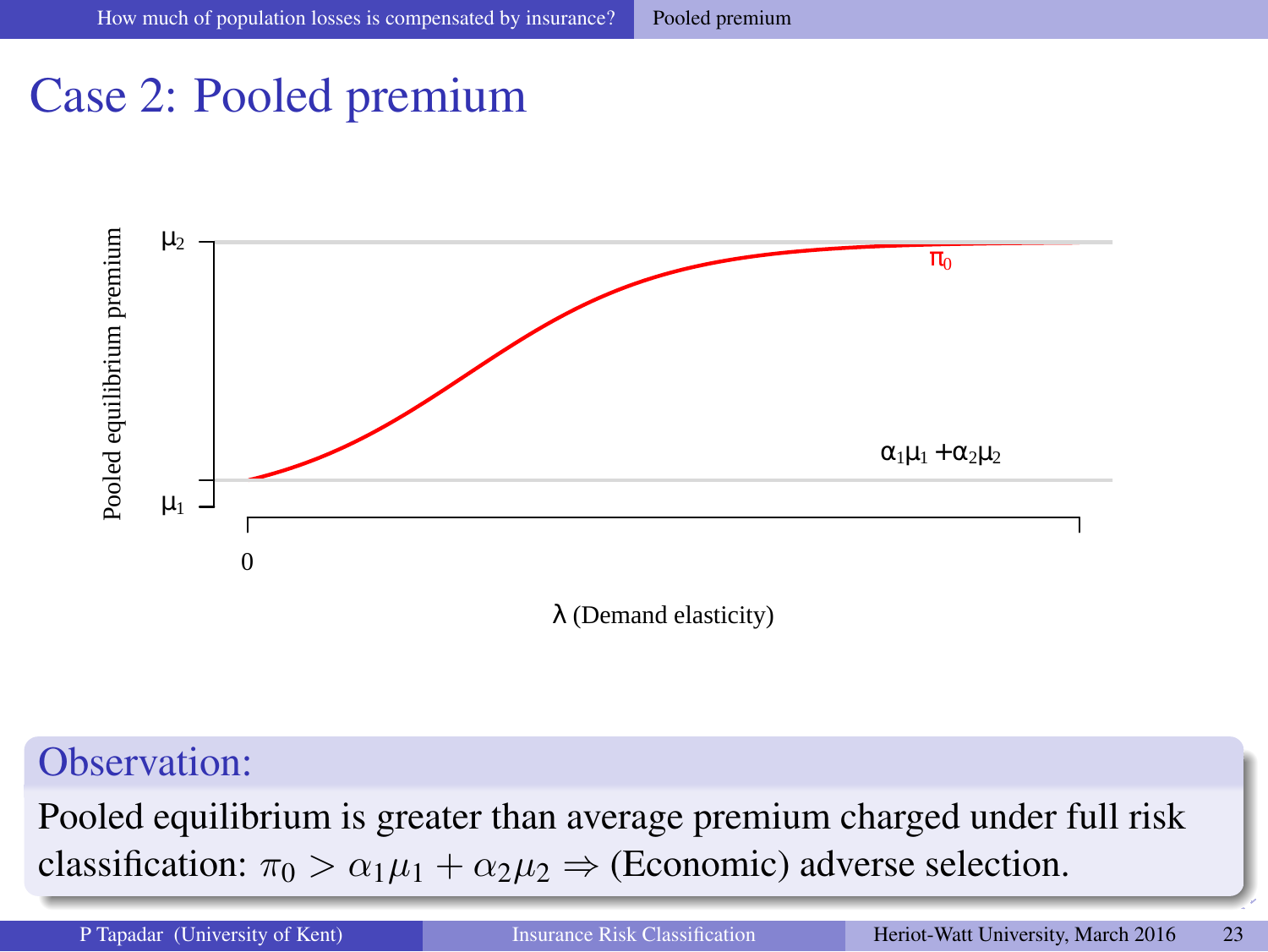# <span id="page-24-0"></span>Case 2: Pooled premium



# Observation:

Aggregate demand (cover) is lower than under full risk classification  $\Rightarrow$ (Economic) adverse selection.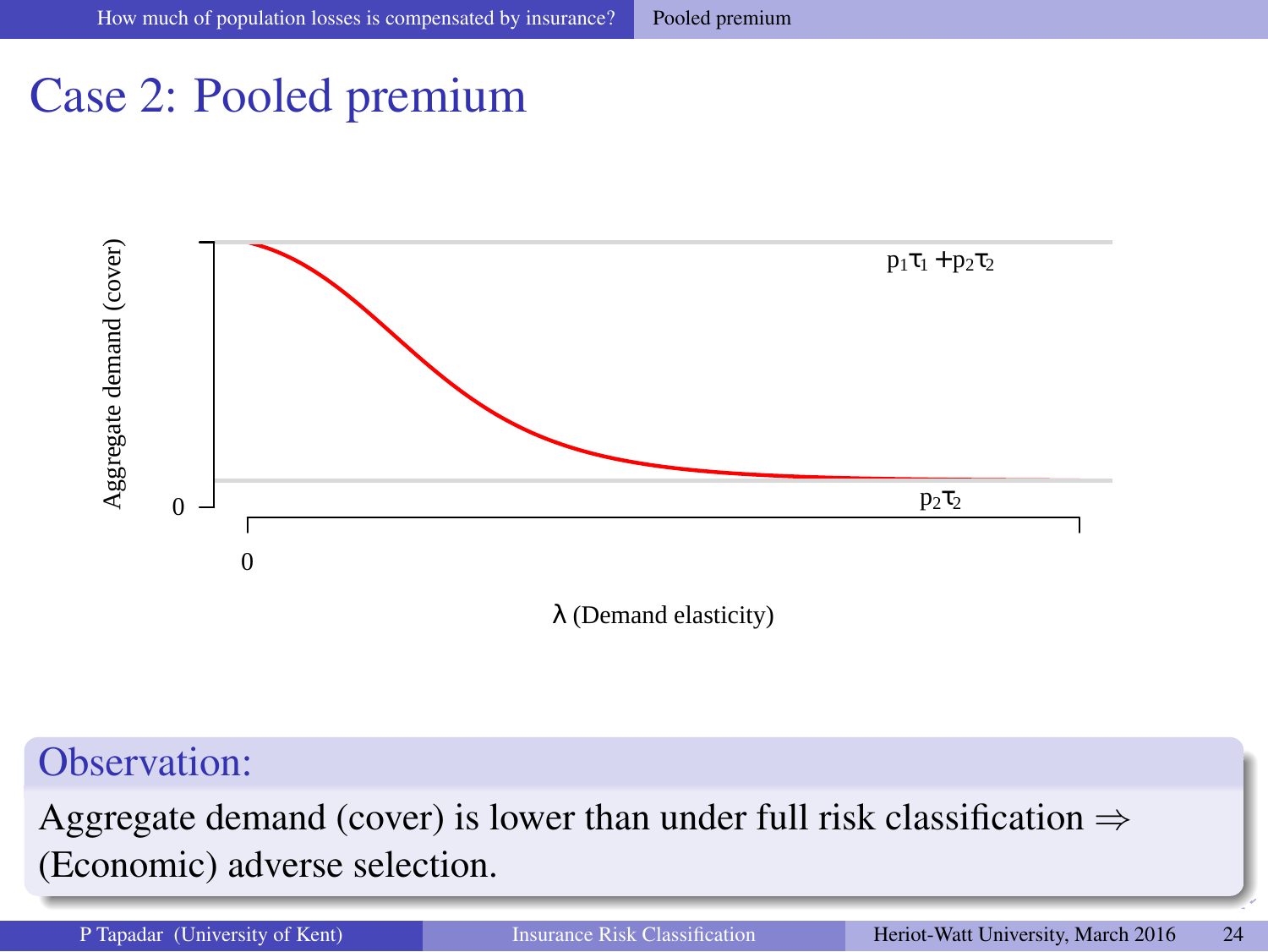# <span id="page-25-0"></span>Loss coverage ratio

Loss coverage under pooled premium:

Loss coverage: 
$$
E[QX] = \sum_i p_i d_i(\pi_0) \mu_i
$$
.

#### Loss coverage ratio:

$$
C = \frac{\text{Loss coverage for pooled premium}}{\text{Loss coverage for risk-differentiated premium}},
$$
  
= 
$$
\frac{\sum_{i} p_{i} d_{i}(\pi_{0}) \mu_{i}}{\sum_{i} p_{i} d_{i}(\mu_{i}) \mu_{i}},
$$
  
= 
$$
\frac{1}{\pi_{0}^{\lambda}} \frac{\alpha_{1} \mu_{1}^{\lambda+1} + \alpha_{2} \mu_{2}^{\lambda+1}}{\alpha_{1} \mu_{1} + \alpha_{2} \mu_{2}}.
$$

 $QQ$ 

∍

 $\mathcal{A} \oplus \mathcal{B} \rightarrow \mathcal{A} \oplus \mathcal{B} \rightarrow \mathcal{A} \oplus \mathcal{B}$ 

4 0 8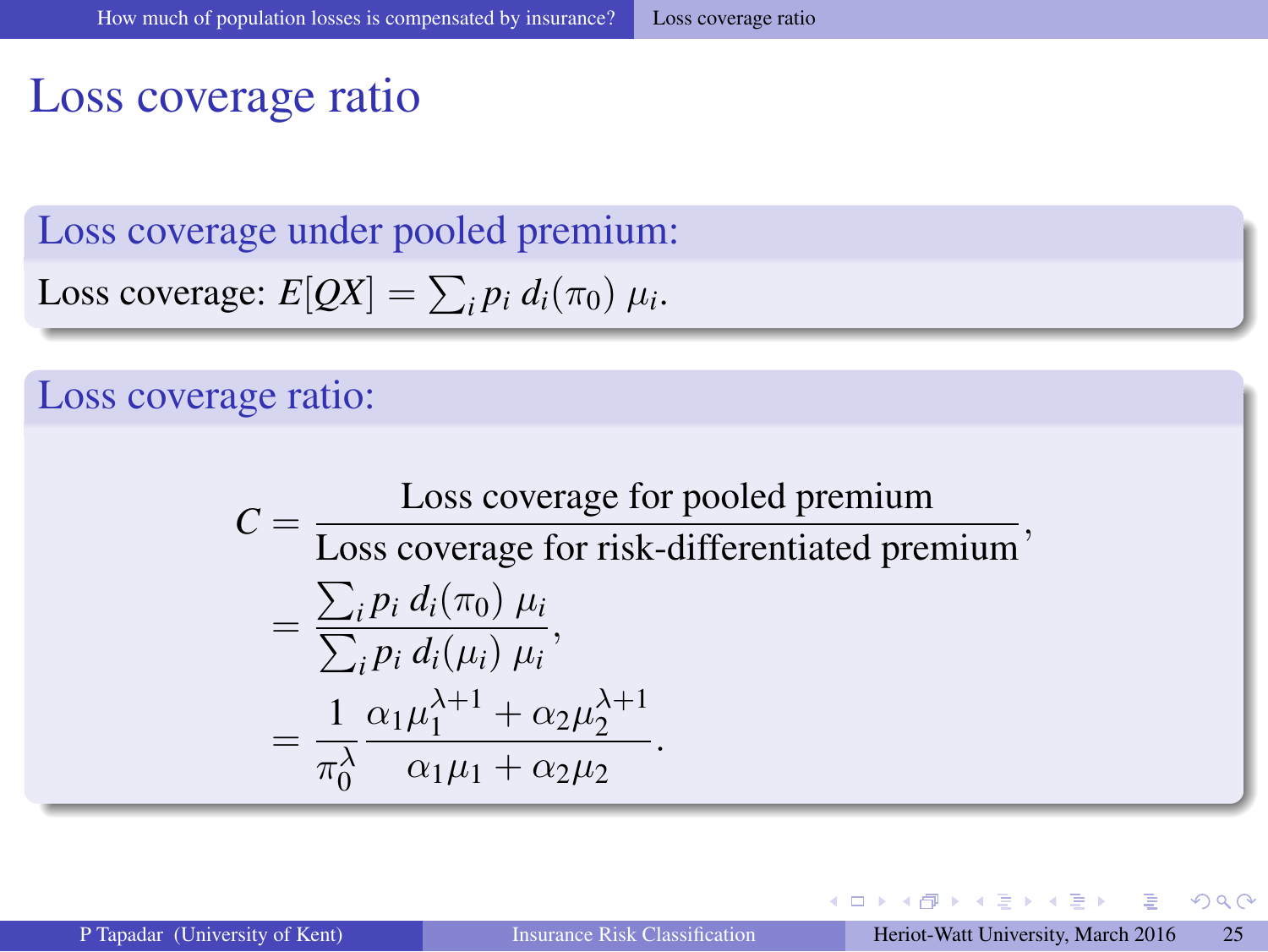# <span id="page-26-0"></span>Loss coverage ratio



- $\lambda < 1$   $\Rightarrow$  Pooled premium  $\succ$  Full risk classification.
- $\lambda > 1 \Rightarrow$  Pooled premium  $\prec$  Full risk classification.
- Empirical evide[n](#page-24-0)[ce](#page-25-0) sugg[e](#page-26-0)s[t](#page-16-0)s  $\lambda$  $\lambda$  $\lambda$  < 1 in many i[nsu](#page-24-0)[ra](#page-26-0)nce [m](#page-26-0)a[r](#page-24-0)[k](#page-25-0)et[s.](#page-17-0)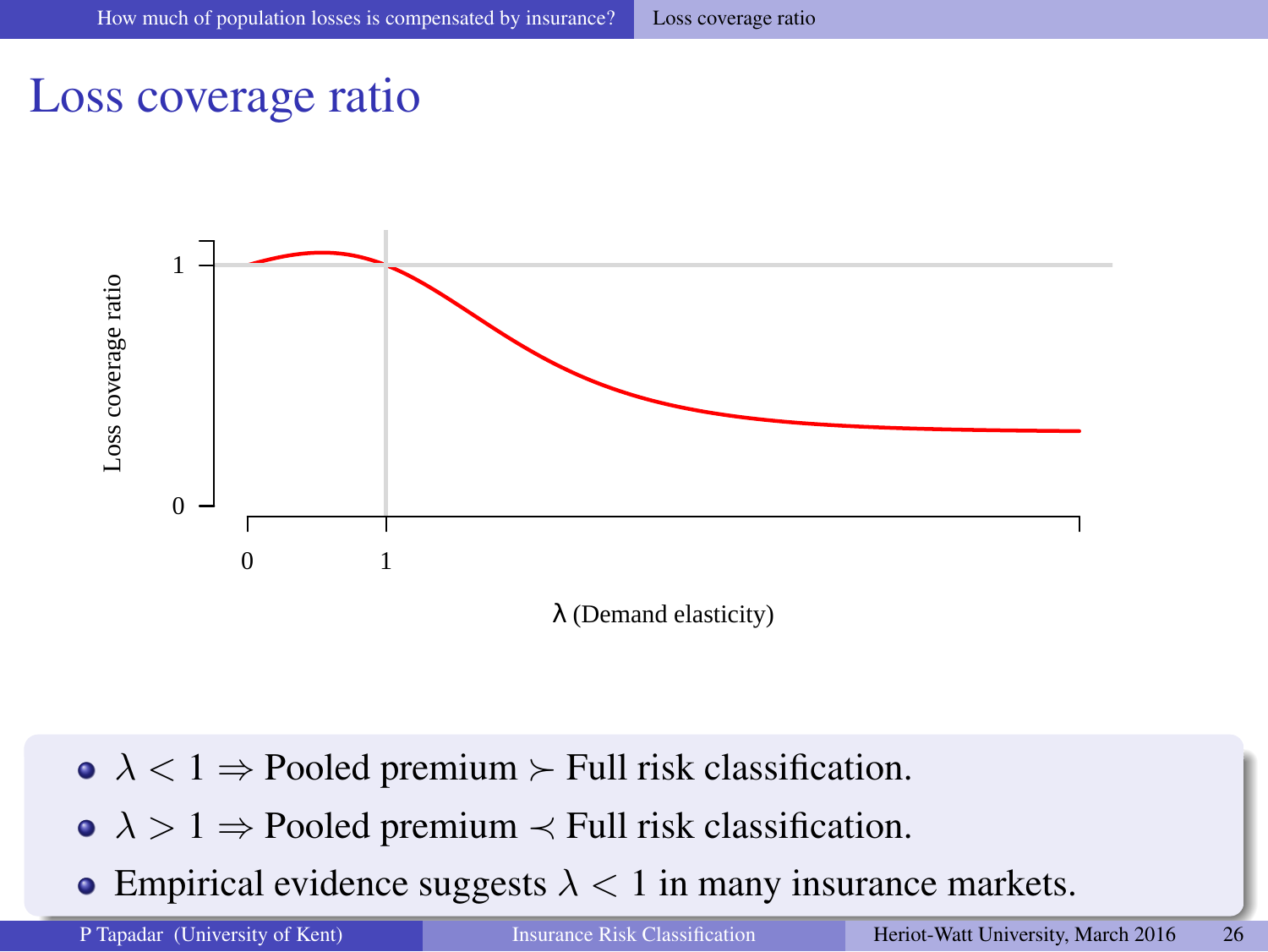# <span id="page-27-0"></span>**Contents**

# **[Introduction](#page-1-0)**

- [Why do people buy insurance?](#page-5-0)
- [What drives demand for insurance?](#page-11-0)
- 4 [How much of population losses is compensated by insurance?](#page-17-0)
- [Which regime is most beneficial to society?](#page-26-0)

#### **[Conclusions](#page-28-0)**

 $\Omega$ 

**A** > < B > < B >

4 D F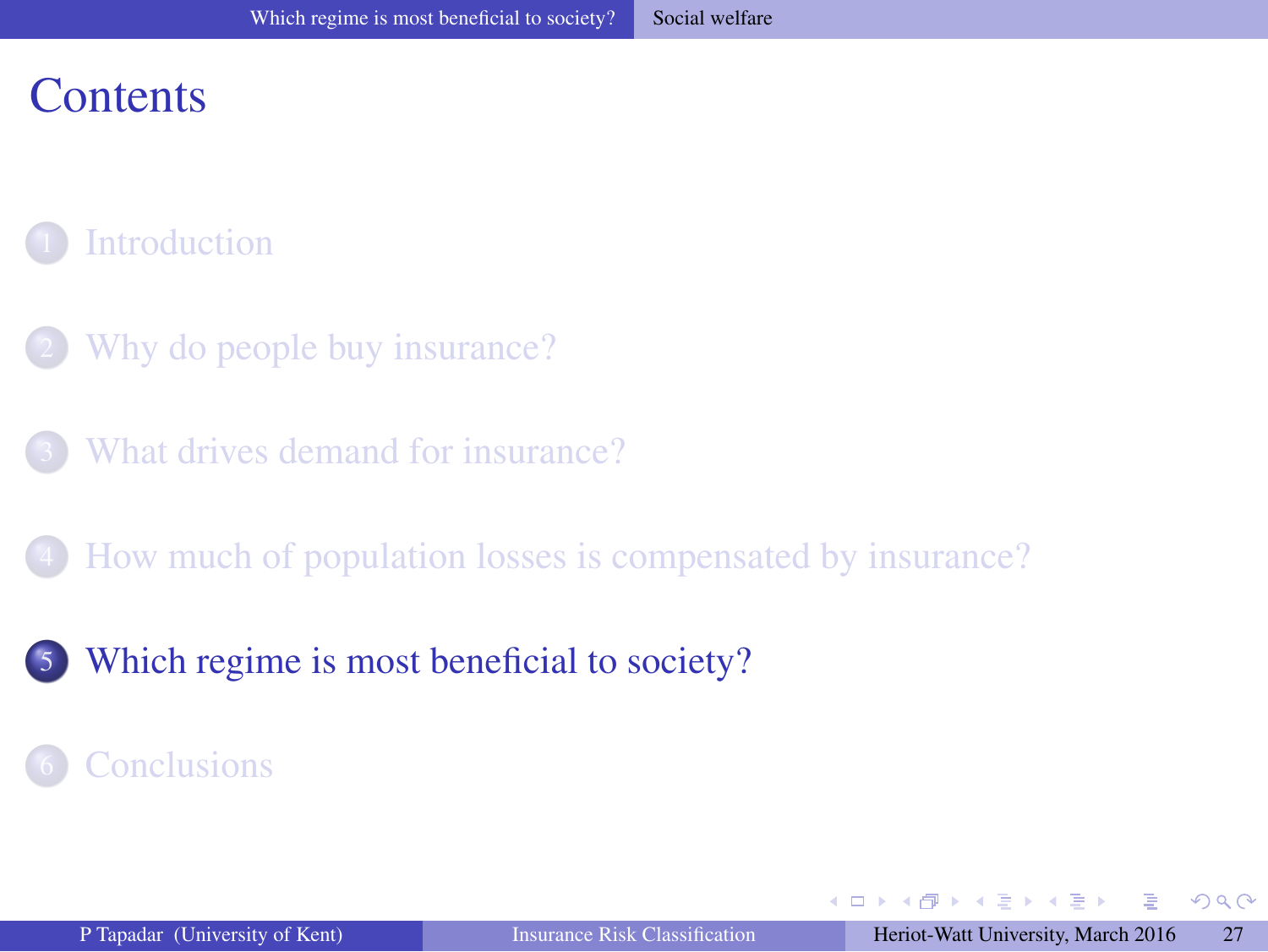# <span id="page-28-0"></span>Social welfare

# Definition (Social welfare)

Social welfare, *S*, is the sum of all individuals' expected (standardised) utilities:

$$
S = E [ Q U_{\Gamma} (W - \Pi L) ] + (1 - Q) [(1 - X) U(W) + X U(W - L) ],
$$
  
= 
$$
\sum_{i} [\underbrace{d_i(\pi_i) U_i^* (W - \pi_i L)}_{\text{Insured population}} + \underbrace{(1 - d_i(\pi_i)) \{ (1 - \mu_i) U(W) + \mu_i U(W - L) \}}_{\text{Uninsured population}} ] p_i,
$$

where  $U_i^*(W - \pi_i L)$  is the expected utility of *i*-th risk-group's insured population.

#### Linking social welfare to loss coverage

Assuming  $L\pi_i \approx 0$ , so that  $U(W) \approx U_i^*(W - \pi_i L)$ , gives:

$$
S \approx
$$
 Positive multiplier  $\times \underbrace{\sum_{i} p_i d_i(\pi_i) \mu_i}_{\text{Loss} \text{ coverage}}$ 

Loss coverage provides a good proxy (which depends only on observable data) for social welfare (which depends on unobservable utilities).

**Result: Maximising loss coverage maximises social welfar[e.](#page-26-0)**<br>P Tanadar (University of Kent)<br>Insurance Risk Classification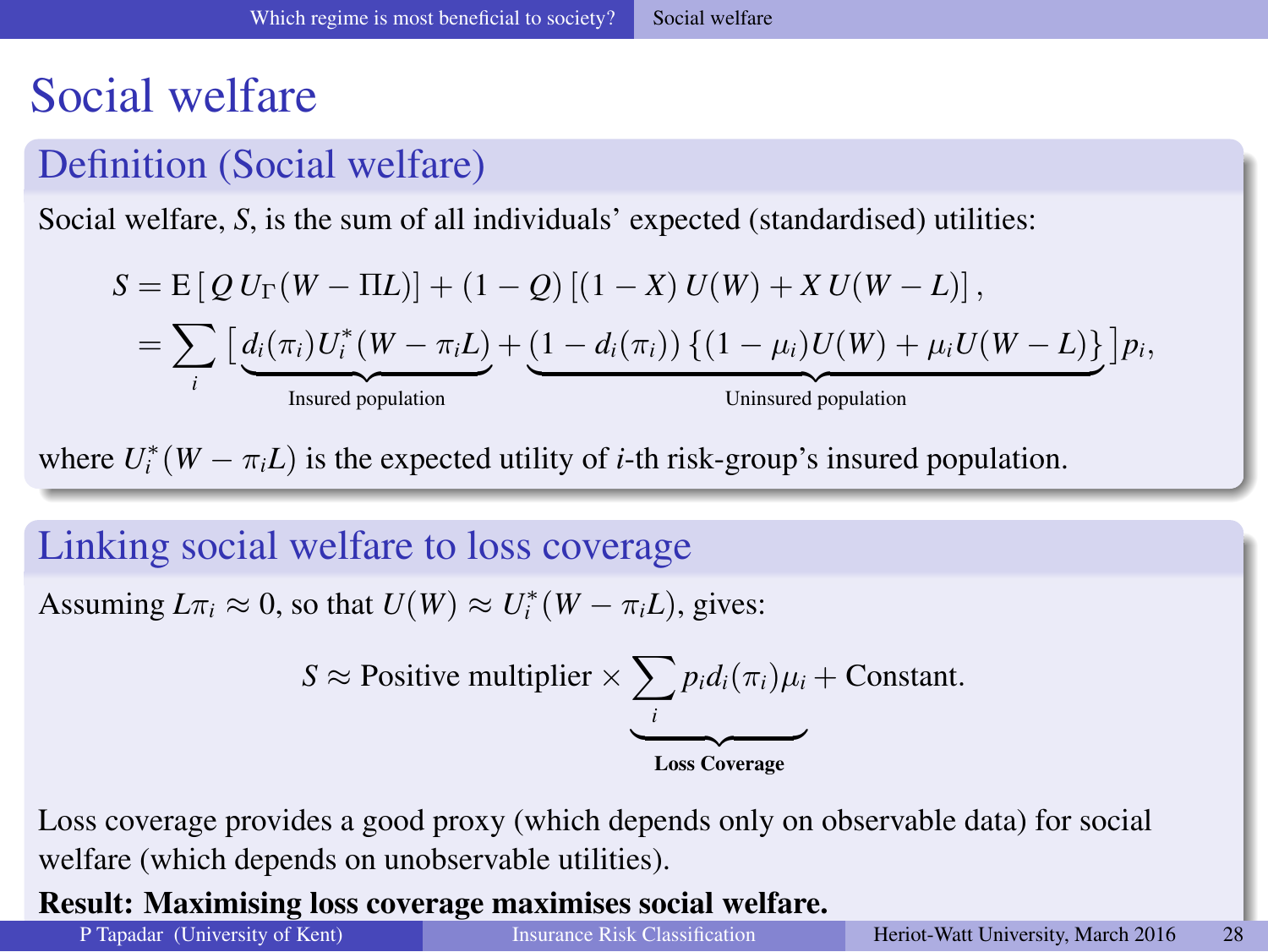# <span id="page-29-0"></span>**Contents**

# **[Introduction](#page-1-0)**

- [Why do people buy insurance?](#page-5-0)
- [What drives demand for insurance?](#page-11-0)
- 4 [How much of population losses is compensated by insurance?](#page-17-0)
- [Which regime is most beneficial to society?](#page-26-0)

# **[Conclusions](#page-28-0)**

 $\Omega$ 

押 トスミ トスミン

4. 0. 3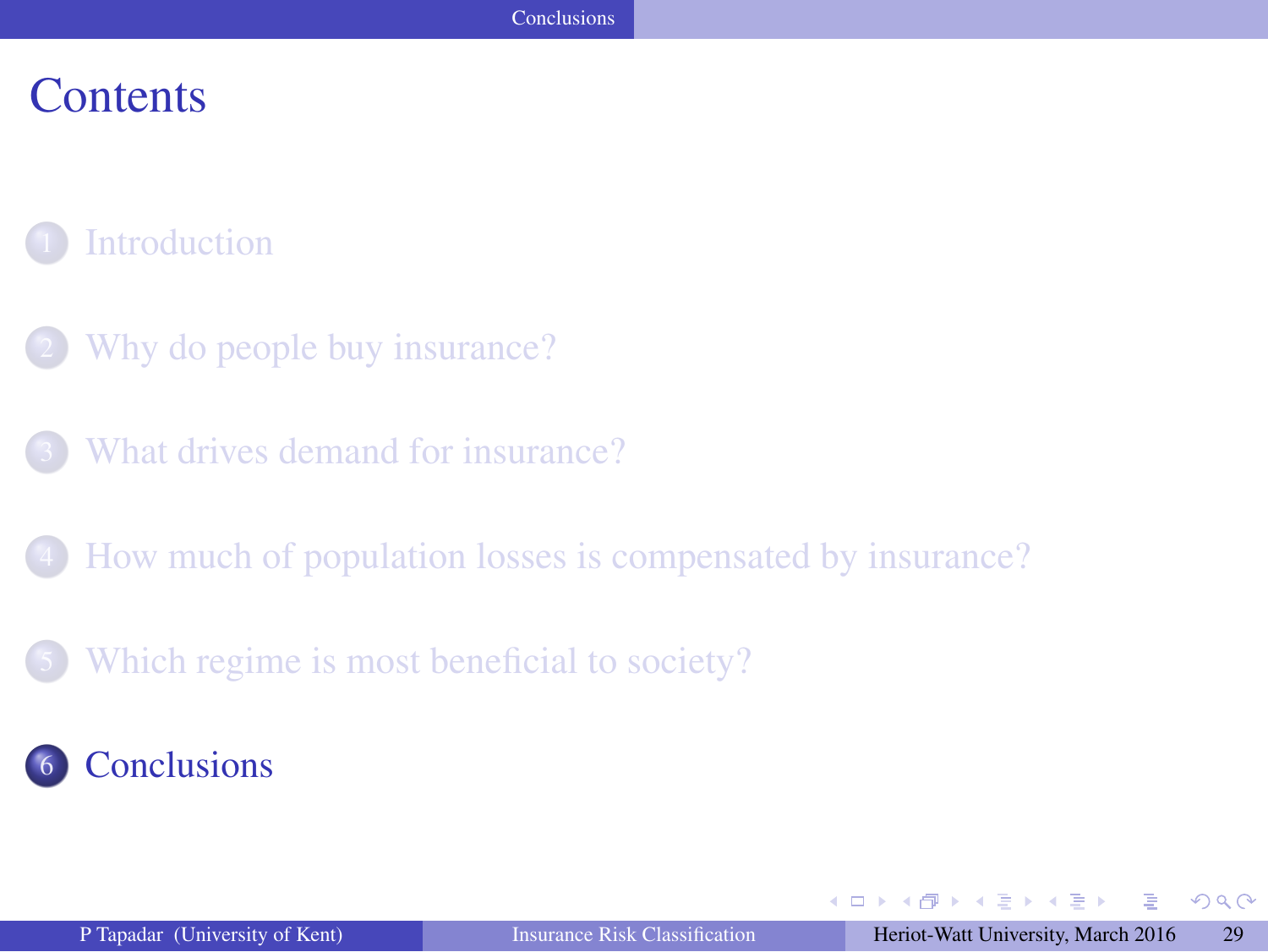# <span id="page-30-0"></span>**Conclusions**

Adverse selection need not always be adverse.

Restricting risk classification increases loss coverage if  $\lambda < 1$ .

Loss coverage is an observable proxy for social welfare.

押 トスミ トスミン

4. 0. 3

 $QQ$